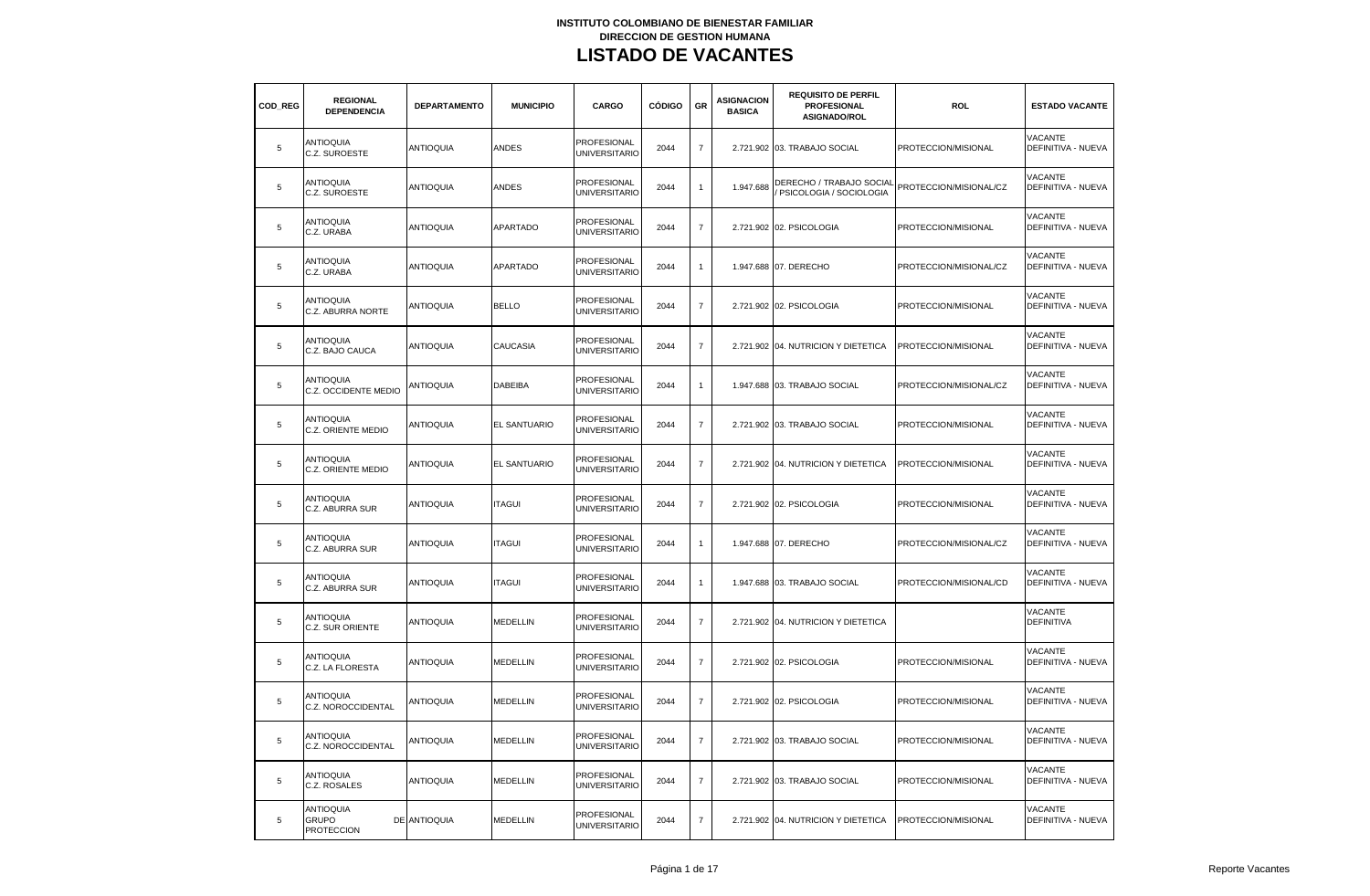| COD REG | <b>REGIONAL</b><br><b>DEPENDENCIA</b>         | <b>DEPARTAMENTO</b> | <b>MUNICIPIO</b>            | CARGO                                         | <b>CÓDIGO</b> | GR             | <b>ASIGNACION</b><br><b>BASICA</b> | <b>REQUISITO DE PERFIL</b><br><b>PROFESIONAL</b><br><b>ASIGNADO/ROL</b> | <b>ROL</b>                                                       | <b>ESTADO VACANTE</b>                |
|---------|-----------------------------------------------|---------------------|-----------------------------|-----------------------------------------------|---------------|----------------|------------------------------------|-------------------------------------------------------------------------|------------------------------------------------------------------|--------------------------------------|
| 5       | <b>ANTIOQUIA</b><br>C.Z. NORORIENTAL          | <b>ANTIOQUIA</b>    | MEDELLIN                    | <b>PROFESIONAL</b><br><b>UNIVERSITARIO</b>    | 2044          | $\overline{7}$ |                                    | 2.721.902 04. NUTRICION Y DIETETICA                                     | PROTECCION/MISIONAL                                              | VACANTE<br>DEFINITIVA - NUEVA        |
| 5       | <b>ANTIOQUIA</b><br>C.Z. ROSALES              | <b>ANTIOQUIA</b>    | MEDELLIN                    | PROFESIONAL<br><b>UNIVERSITARIO</b>           | 2044          | $\overline{7}$ |                                    | 2.721.902 04. NUTRICION Y DIETETICA                                     | PROTECCION/MISIONAL                                              | VACANTE<br>DEFINITIVA - NUEVA        |
| 5       | <b>ANTIOQUIA</b><br>C.Z. NORORIENTAL          | <b>ANTIOQUIA</b>    | MEDELLIN                    | PROFESIONAL<br><b>UNIVERSITARIO</b>           | 2044          | $\overline{7}$ |                                    | 2.721.902 04. NUTRICION Y DIETETICA                                     | PROTECCION/MISIONAL                                              | VACANTE<br>DEFINITIVA - NUEVA        |
| 5       | <b>ANTIOQUIA</b><br>C.Z. LA FLORESTA          | <b>ANTIOQUIA</b>    | MEDELLIN                    | PROFESIONAL<br><b>UNIVERSITARIO</b>           | 2044          | $\overline{7}$ |                                    | 2.721.902 02. PSICOLOGIA                                                |                                                                  | VACANTE<br><b>TEMPORAL</b>           |
| 5       | <b>ANTIOQUIA</b><br><b>DIRECCION REGIONAL</b> | <b>ANTIOQUIA</b>    | MEDELLIN                    | PROFESIONAL<br><b>UNIVERSITARIO</b>           | 2044          | $\mathbf{1}$   |                                    | 1.947.688 03. TRABAJO SOCIAL                                            | PROTECCION/MISIONAL/CZ                                           | VACANTE<br><b>DEFINITIVA - NUEVA</b> |
| 5       | <b>ANTIOQUIA</b><br><b>DIRECCION REGIONAL</b> | <b>ANTIOQUIA</b>    | MEDELLIN                    | PROFESIONAL<br><b>UNIVERSITARIO</b>           | 2044          | $\mathbf{1}$   | 1.947.688                          | PSICOLOGIA / SOCIOLOGIA                                                 | DERECHO / TRABAJO SOCIAL PROTECCION/MISIONAL/REGIO<br><b>NAL</b> | VACANTE<br>DEFINITIVA - NUEVA        |
| 5       | <b>ANTIOQUIA</b><br>C.Z. NOROCCIDENTAL        | <b>ANTIOQUIA</b>    | <b>MEDELLIN</b>             | PROFESIONAL<br><b>UNIVERSITARIO</b>           | 2044          | $\mathbf{1}$   |                                    | 1.947.688 03. TRABAJO SOCIAL                                            | PROTECCION/MISIONAL/CD                                           | <b>VACANTE</b><br>DEFINITIVA - NUEVA |
| 5       | <b>ANTIOQUIA</b><br>C.Z. NORORIENTAL          | <b>ANTIOQUIA</b>    | MEDELLIN                    | PROFESIONAL<br><b>UNIVERSITARIO</b>           | 2044          | $\mathbf{1}$   |                                    | 1.947.688 03. TRABAJO SOCIAL                                            | PROTECCION/MISIONAL/CD                                           | VACANTE<br>DEFINITIVA - NUEVA        |
| 5       | <b>ANTIOQUIA</b><br>C.Z. SUR ORIENTE          | <b>ANTIOQUIA</b>    | <b>MEDELLIN</b>             | PROFESIONAL<br><b>UNIVERSITARIO</b>           | 2044          | $\mathbf{1}$   |                                    | 1.947.688 02. PSICOLOGIA                                                | PROTECCION/MISIONAL/CD                                           | VACANTE<br>DEFINITIVA - NUEVA        |
| 5       | <b>ANTIOQUIA</b><br><b>DIRECCION REGIONAL</b> | <b>ANTIOQUIA</b>    | <b>MEDELLIN</b>             | PROFESIONAL<br><b>UNIVERSITARIO</b>           | 2044          | $\mathbf{1}$   |                                    | 1.947.688 07. DERECHO                                                   | PROTECCION/MISIONAL/CZ                                           | VACANTE<br>DEFINITIVA - NUEVA        |
| 5       | <b>ANTIOQUIA</b><br>C.Z. SUR ORIENTE          | <b>ANTIOQUIA</b>    | <b>MEDELLIN</b>             | <b>PROFESIONAL</b><br><b>UNIVERSITARIO</b>    | 2044          | $\mathbf{1}$   |                                    | 1.947.688 02. PSICOLOGIA                                                | PROTECCION/MISIONAL/CZ                                           | VACANTE<br>DEFINITIVA - NUEVA        |
| 5       | <b>ANTIOQUIA</b><br>C.Z. NOROCCIDENTAL        | <b>ANTIOQUIA</b>    | MEDELLIN                    | PROFESIONAL<br><b>UNIVERSITARIO</b>           | 2044          | $\mathbf{1}$   | 1.947.688                          | DERECHO / TRABAJO SOCIAL<br>PSICOLOGIA / SOCIOLOGIA                     | PROTECCION/MISIONAL/CZ                                           | VACANTE<br>DEFINITIVA - NUEVA        |
| 5       | <b>ANTIOQUIA</b><br>C.Z. ORIENTE              | <b>ANTIOQUIA</b>    | <b>RIONEGRO</b>             | PROFESIONAL<br><b>UNIVERSITARIO</b>           | 2044          | $\overline{7}$ |                                    | 2.721.902 03. TRABAJO SOCIAL                                            | PROTECCION/MISIONAL                                              | VACANTE<br><b>DEFINITIVA - NUEVA</b> |
| 5       | <b>ANTIOQUIA</b><br>C.Z. ORIENTE              | <b>ANTIOQUIA</b>    | <b>RIONEGRO</b>             | PROFESIONAL<br><b>UNIVERSITARIO</b>           | 2044          | $\mathbf{1}$   |                                    | 1.947.688 02. PSICOLOGIA                                                | PROTECCION/MISIONAL/CZ                                           | VACANTE<br>DEFINITIVA - NUEVA        |
| 5       | <b>ANTIOQUIA</b><br>C.Z. OCCIDENTE            | <b>ANTIOQUIA</b>    | SANTAFE<br><b>ANTIOQUIA</b> | <b>DE PROFESIONAL</b><br><b>UNIVERSITARIO</b> | 2044          | $\overline{7}$ |                                    | 2.721.902 04. NUTRICION Y DIETETICA                                     | PROTECCION/MISIONAL                                              | VACANTE<br>DEFINITIVA - NUEVA        |
| 5       | <b>ANTIOQUIA</b><br>C.Z. OCCIDENTE            | <b>ANTIOQUIA</b>    | SANTAFE<br><b>ANTIOQUIA</b> | DE PROFESIONAL<br><b>UNIVERSITARIO</b>        | 2044          | $\overline{7}$ |                                    | 2.721.902 04. NUTRICION Y DIETETICA                                     | PROTECCION/MISIONAL                                              | <b>VACANTE</b><br>DEFINITIVA - NUEVA |
| 5       | <b>ANTIOQUIA</b><br>C.Z. PENDERISCO           | <b>ANTIOQUIA</b>    | URRAO                       | PROFESIONAL<br><b>UNIVERSITARIO</b>           | 2044          | $\overline{7}$ |                                    | 2.721.902 04. NUTRICION Y DIETETICA                                     | PROTECCION/MISIONAL                                              | <b>VACANTE</b><br>DEFINITIVA - NUEVA |
| 5       | <b>ANTIOQUIA</b><br>C.Z. PENDERISCO           | <b>ANTIOQUIA</b>    | <b>URRAO</b>                | PROFESIONAL<br><b>UNIVERSITARIO</b>           | 2044          | $\mathbf{1}$   |                                    | 1.947.688 03. TRABAJO SOCIAL                                            | PROTECCION/MISIONAL/CZ                                           | <b>VACANTE</b><br>DEFINITIVA - NUEVA |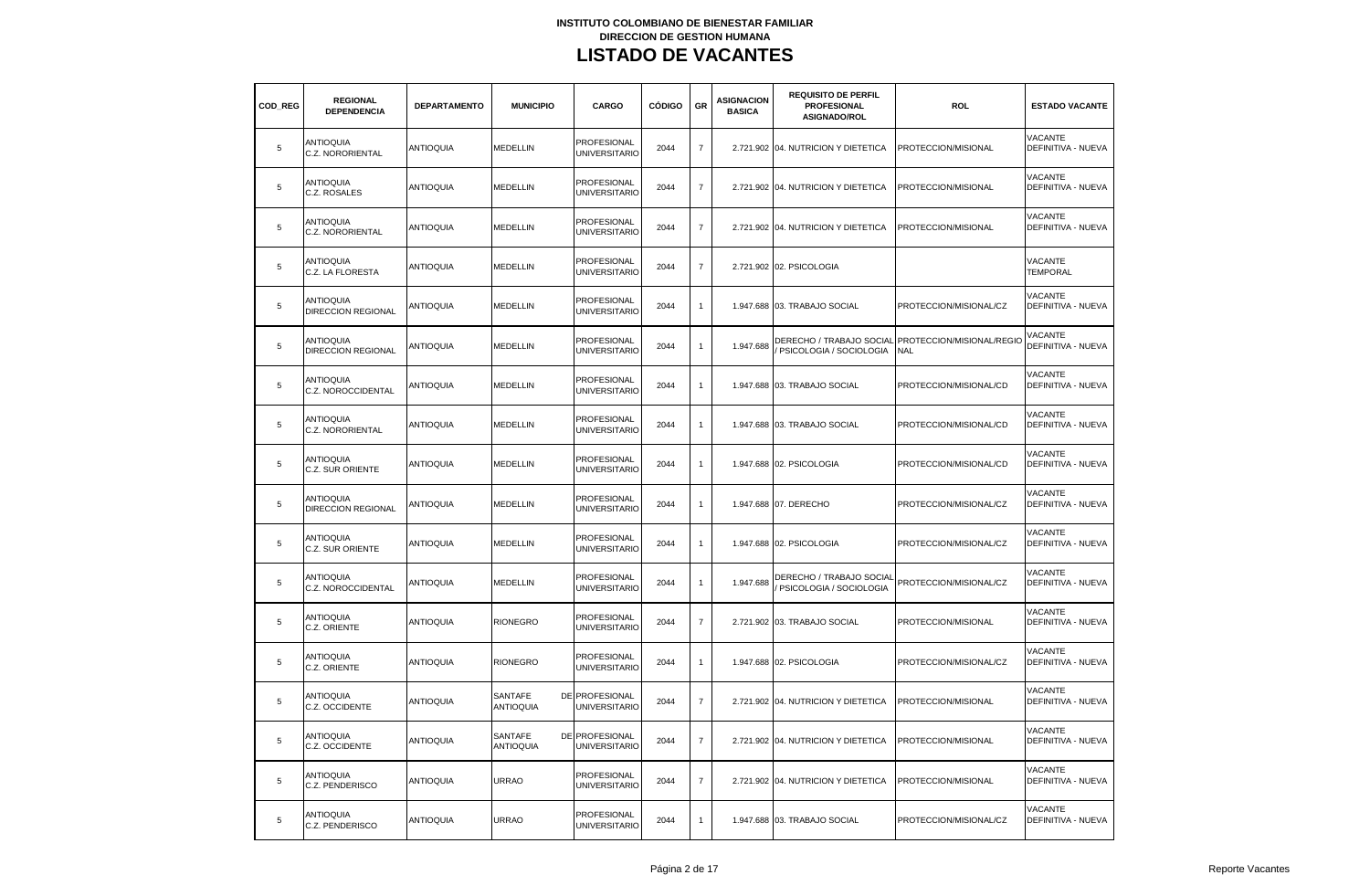| COD REG | <b>REGIONAL</b><br><b>DEPENDENCIA</b>                               | <b>DEPARTAMENTO</b> | <b>MUNICIPIO</b>    | CARGO                                      | <b>CÓDIGO</b> | GR             | <b>ASIGNACION</b><br><b>BASICA</b> | <b>REQUISITO DE PERFIL</b><br><b>PROFESIONAL</b><br>ASIGNADO/ROL | ROL                    | <b>ESTADO VACANTE</b>                |
|---------|---------------------------------------------------------------------|---------------------|---------------------|--------------------------------------------|---------------|----------------|------------------------------------|------------------------------------------------------------------|------------------------|--------------------------------------|
| 8       | <b>ATLANTICO</b><br>C.Z. BARANOA                                    | ATLÁNTICO           | <b>BARANOA</b>      | <b>PROFESIONAL</b><br><b>UNIVERSITARIO</b> | 2044          | $\overline{1}$ | 1.947.688                          | DERECHO / TRABAJO SOCIAL<br>PSICOLOGIA / SOCIOLOGIA              | PROTECCION/MISIONAL/CZ | VACANTE<br>DEFINITIVA - NUEVA        |
| 8       | <b>ATLANTICO</b><br>C.Z. NORTE CENTRO ATLÁNTICO<br><b>HISTORICO</b> |                     | <b>BARRANQUILLA</b> | <b>PROFESIONAL</b><br><b>UNIVERSITARIO</b> | 2044          | $\overline{7}$ |                                    | 2.721.902 03. TRABAJO SOCIAL                                     | PROTECCION/MISIONAL    | <b>VACANTE</b><br>DEFINITIVA - NUEVA |
| 8       | <b>ATLANTICO</b><br>C.Z. SUR OCCIDENTE                              | ATLÁNTICO           | <b>BARRANQUILLA</b> | <b>PROFESIONAL</b><br><b>UNIVERSITARIO</b> | 2044          | $\overline{1}$ | 1.947.688                          | DERECHO / TRABAJO SOCIAL<br>PSICOLOGIA / SOCIOLOGIA              | PROTECCION/MISIONAL/CZ | VACANTE<br><b>DEFINITIVA - NUEVA</b> |
| 8       | ATLANTICO<br>C.Z. SUR OCCIDENTE                                     | ATLÁNTICO           | <b>BARRANQUILLA</b> | PROFESIONAL<br><b>UNIVERSITARIO</b>        | 2044          | $\mathbf{1}$   |                                    | 1.947.688 02. PSICOLOGIA                                         | PROTECCION/MISIONAL/CD | VACANTE<br>DEFINITIVA - NUEVA        |
| 11      | <b>BOGOTA</b><br>C.Z. FONTIBON                                      | BOGOTÁ              | <b>BOGOTA</b>       | PROFESIONAL<br><b>UNIVERSITARIO</b>        | 2044          | $\overline{7}$ |                                    | 2.721.902 04. NUTRICION Y DIETETICA                              | PROTECCION/MISIONAL    | VACANTE<br><b>DEFINITIVA - NUEVA</b> |
| 11      | BOGOTA<br>C.Z. USME                                                 | BOGOTÁ              | <b>BOGOTA</b>       | PROFESIONAL<br>UNIVERSITARIO               | 2044          | $\overline{7}$ |                                    | 2.721.902 03. TRABAJO SOCIAL                                     | PROTECCION/MISIONAL    | VACANTE<br>DEFINITIVA - NUEVA        |
| 11      | <b>BOGOTA</b><br>C.Z. REVIVIR                                       | BOGOTÁ              | <b>BOGOTA</b>       | <b>PROFESIONAL</b><br>UNIVERSITARIO        | 2044          | $\mathbf{1}$   |                                    | 1.947.688 07. DERECHO                                            | PROTECCION/MISIONAL/CZ | <b>VACANTE</b><br>DEFINITIVA - NUEVA |
| 11      | <b>BOGOTA</b><br>C.Z. REVIVIR                                       | BOGOTÁ              | <b>BOGOTA</b>       | PROFESIONAL<br><b>UNIVERSITARIO</b>        | 2044          | $\mathbf{1}$   |                                    | 1.947.688 03. TRABAJO SOCIAL                                     | PROTECCION/MISIONAL/CZ | <b>VACANTE</b><br>DEFINITIVA - NUEVA |
| 11      | <b>BOGOTA</b><br><b>GRUPO</b><br><b>PROTECCION</b>                  | DE BOGOTÁ           | <b>BOGOTA</b>       | <b>PROFESIONAL</b><br><b>UNIVERSITARIO</b> | 2044          | $\mathbf{1}$   |                                    | 1.947.688 03. TRABAJO SOCIAL                                     | PROTECCION/MISIONAL/CD | VACANTE<br>DEFINITIVA - NUEVA        |
| 11      | <b>BOGOTA</b><br>C.Z. REVIVIR                                       | BOGOTÁ              | <b>BOGOTA</b>       | PROFESIONAL<br><b>UNIVERSITARIO</b>        | 2044          | $\mathbf{1}$   |                                    | 1.947.688 02. PSICOLOGIA                                         | PROTECCION/MISIONAL/CD | VACANTE<br>DEFINITIVA - NUEVA        |
| 11      | <b>BOGOTA</b><br>C.Z. REVIVIR                                       | BOGOTÁ              | <b>BOGOTA</b>       | PROFESIONAL<br>UNIVERSITARIO               | 2044          | $\mathbf{1}$   |                                    | 1.947.688 02. PSICOLOGIA                                         | PROTECCION/MISIONAL/CD | VACANTE<br><b>DEFINITIVA - NUEVA</b> |
| 11      | <b>BOGOTA</b><br>C.Z. REVIVIR                                       | <b>BOGOTÁ</b>       | <b>BOGOTA</b>       | PROFESIONAL<br><b>UNIVERSITARIO</b>        | 2044          | $\mathbf{1}$   |                                    | 1.947.688 03. TRABAJO SOCIAL                                     | PROTECCION/MISIONAL/CD | VACANTE<br>DEFINITIVA - NUEVA        |
| 11      | <b>BOGOTA</b><br>C.Z. REVIVIR                                       | BOGOTÁ              | <b>BOGOTA</b>       | PROFESIONAL<br><b>UNIVERSITARIO</b>        | 2044          | $\overline{1}$ |                                    | 1.947.688 03. TRABAJO SOCIAL                                     | PROTECCION/MISIONAL/CD | VACANTE<br>DEFINITIVA - NUEVA        |
| 11      | <b>BOGOTA</b><br>C.Z. REVIVIR                                       | BOGOTÁ              | <b>BOGOTA</b>       | <b>PROFESIONAL</b><br><b>UNIVERSITARIO</b> | 2044          | $\mathbf{1}$   | 1.947.688                          | 03. TRABAJO SOCIAL                                               | PROTECCION/MISIONAL/CD | VACANTE<br>DEFINITIVA - NUEVA        |
| 11      | <b>BOGOTA</b><br>C.Z. REVIVIR                                       | BOGOTÁ              | <b>BOGOTA</b>       | PROFESIONAL<br><b>UNIVERSITARIO</b>        | 2044          | $\overline{1}$ | 1.947.688                          | <b>SOCIAL</b><br>TRABAJO<br>PSICOLOGIA / SOCIOLOGIA              | PROTECCION/MISIONAL/CD | VACANTE<br>DEFINITIVA - NUEVA        |
| 11      | <b>BOGOTA</b><br><b>DIRECCION REGIONAL</b>                          | BOGOTÁ              | <b>BOGOTA</b>       | PROFESIONAL<br>UNIVERSITARIO               | 2044          | $\overline{1}$ |                                    | 1.947.688 03. TRABAJO SOCIAL                                     | PROTECCION/MISIONAL/CZ | VACANTE<br>DEFINITIVA - NUEVA        |
| 11      | <b>BOGOTA</b><br>C.Z. KENNEDY                                       | BOGOTÁ              | <b>BOGOTA</b>       | PROFESIONAL<br><b>UNIVERSITARIO</b>        | 2044          | $\overline{1}$ | 1.947.688                          | DERECHO / TRABAJO SOCIAI<br>/ PSICOLOGIA / SOCIOLOGIA            | PROTECCION/MISIONAL/CZ | VACANTE<br>DEFINITIVA - NUEVA        |
| 11      | <b>BOGOTA</b><br>C.Z. CIUDAD BOLIVAR                                | <b>BOGOTÁ</b>       | <b>BOGOTA</b>       | PROFESIONAL<br><b>UNIVERSITARIO</b>        | 2044          | $\mathbf{1}$   | 1.947.688                          | DERECHO / TRABAJO SOCIAL<br>PSICOLOGIA / SOCIOLOGIA              | PROTECCION/MISIONAL/CZ | VACANTE<br>DEFINITIVA - NUEVA        |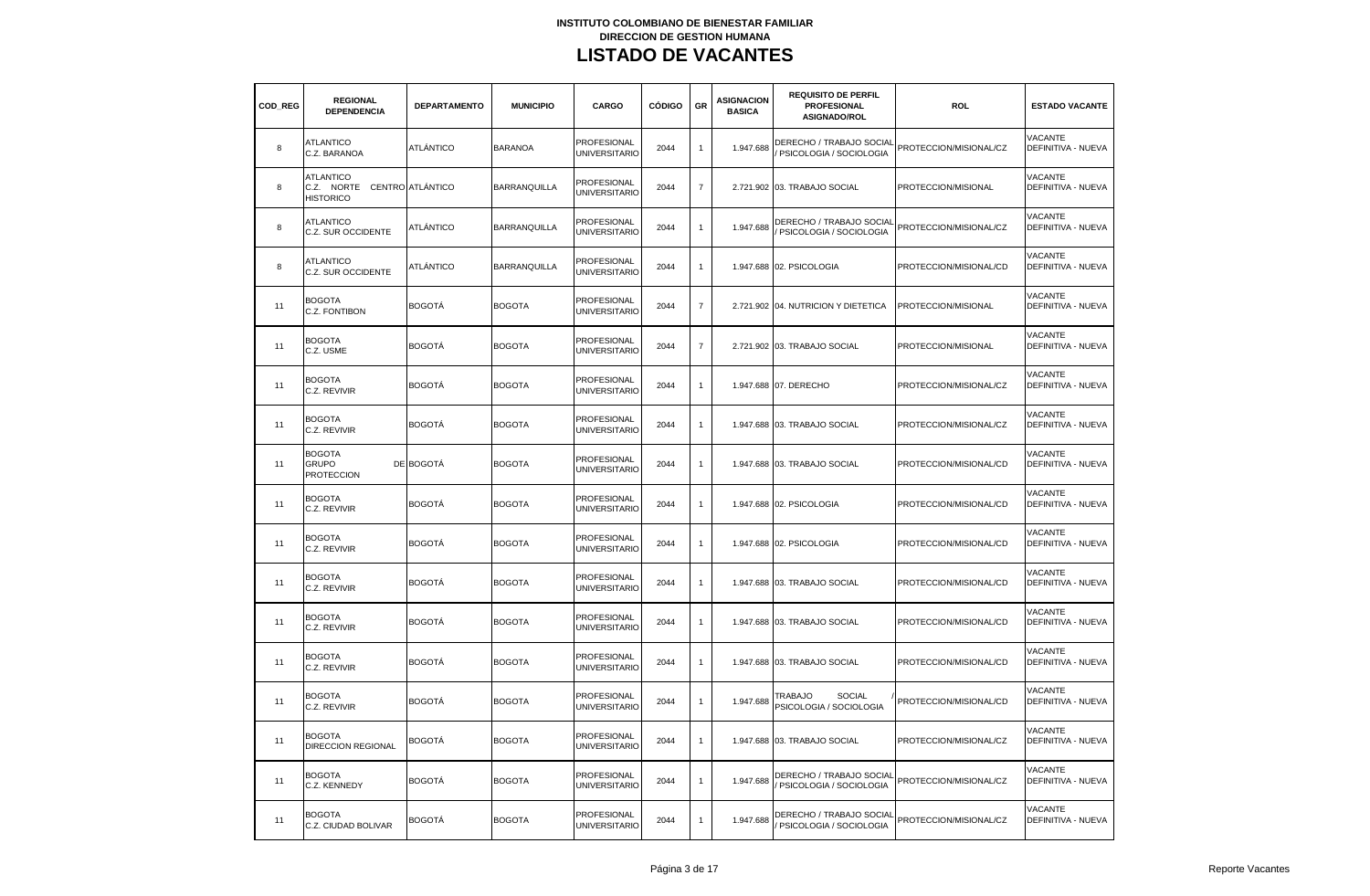| COD REG | <b>REGIONAL</b><br><b>DEPENDENCIA</b>                     | <b>DEPARTAMENTO</b> | <b>MUNICIPIO</b>  | CARGO                                      | <b>CÓDIGO</b> | GR             | <b>ASIGNACION</b><br><b>BASICA</b> | <b>REQUISITO DE PERFIL</b><br><b>PROFESIONAL</b><br>ASIGNADO/ROL | ROL                                     | <b>ESTADO VACANTE</b>                |
|---------|-----------------------------------------------------------|---------------------|-------------------|--------------------------------------------|---------------|----------------|------------------------------------|------------------------------------------------------------------|-----------------------------------------|--------------------------------------|
| 11      | <b>BOGOTA</b><br><b>DIRECCION REGIONAL</b>                | BOGOTÁ              | <b>BOGOTA</b>     | PROFESIONAL<br><b>UNIVERSITARIO</b>        | 2044          | $\mathbf{1}$   |                                    | 1.947.688 03. TRABAJO SOCIAL                                     | PROTECCION/MISIONAL/CZ                  | VACANTE<br>DEFINITIVA - NUEVA        |
| 11      | <b>BOGOTA</b><br>C.Z. FONTIBON                            | <b>BOGOTÁ</b>       | <b>BOGOTA</b>     | PROFESIONAL<br><b>UNIVERSITARIO</b>        | 2044          | $\mathbf{1}$   |                                    | 1.947.688 03. TRABAJO SOCIAL                                     | PROTECCION/MISIONAL/CZ                  | VACANTE<br>DEFINITIVA - NUEVA        |
| 11      | <b>BOGOTA</b><br>C.Z. TUNJUELITO                          | <b>BOGOTÁ</b>       | <b>BOGOTA</b>     | PROFESIONAL<br><b>UNIVERSITARIO</b>        | 2044          | $\mathbf{1}$   |                                    | 1.947.688 03. TRABAJO SOCIAL                                     | PROTECCION/MISIONAL/CZ                  | VACANTE<br><b>DEFINITIVA - NUEVA</b> |
| 11      | <b>BOGOTA</b><br>C.Z. USME                                | <b>BOGOTÁ</b>       | <b>BOGOTA</b>     | <b>PROFESIONAL</b><br><b>UNIVERSITARIO</b> | 2044          | $\mathbf{1}$   |                                    | 1.947.688 02. PSICOLOGIA                                         | PROTECCION/MISIONAL/CZ                  | VACANTE<br>DEFINITIVA - NUEVA        |
| 11      | <b>BOGOTA</b><br>C.Z. RAFAEL URIBE                        | <b>BOGOTÁ</b>       | <b>BOGOTA</b>     | PROFESIONAL<br><b>UNIVERSITARIO</b>        | 2044          | $\overline{1}$ |                                    | 1.947.688 03. TRABAJO SOCIAL                                     | PROTECCION/MISIONAL/CZ                  | VACANTE<br>DEFINITIVA - NUEVA        |
| 11      | <b>BOGOTA</b><br>C.Z. TUNJUELITO                          | <b>BOGOTÁ</b>       | <b>BOGOTA</b>     | <b>PROFESIONAL</b><br><b>UNIVERSITARIO</b> | 2044          | $\mathbf{1}$   |                                    | 1.947.688 07. DERECHO                                            | PROTECCION/MISIONAL/CZ                  | VACANTE<br>DEFINITIVA - NUEVA        |
| 11      | <b>BOGOTA</b><br><b>DIRECCION REGIONAL</b>                | <b>BOGOTÁ</b>       | <b>BOGOTA</b>     | <b>PROFESIONAL</b><br><b>UNIVERSITARIO</b> | 2044          | $\mathbf{1}$   |                                    | 1.947.688 07. DERECHO                                            | PROTECCION/MISIONAL/REGIO<br><b>NAL</b> | VACANTE<br>DEFINITIVA - NUEVA        |
| 11      | <b>BOGOTA</b><br>C.Z. PUENTE ARANDA                       | <b>BOGOTÁ</b>       | <b>BOGOTA</b>     | PROFESIONAL<br><b>UNIVERSITARIO</b>        | 2044          | $\mathbf{1}$   |                                    | 1.947.688 03. TRABAJO SOCIAL                                     | PROTECCION/MISIONAL/CZ                  | VACANTE<br>DEFINITIVA - NUEVA        |
| 13      | <b>BOLIVAR</b><br>C.Z. DE LA VIRGEN Y<br><b>TURISTICO</b> | <b>BOLÍVAR</b>      | CARTAGENA         | PROFESIONAL<br><b>UNIVERSITARIO</b>        | 2044          | $\mathbf{1}$   | 1.947.688                          | DERECHO / TRABAJO SOCIAL<br>PSICOLOGIA / SOCIOLOGIA              | PROTECCION/MISIONAL/CZ                  | VACANTE<br>DEFINITIVA - NUEVA        |
| 13      | <b>BOLIVAR</b><br>C.Z. MAGANGUE                           | <b>BOLÍVAR</b>      | <b>MAGANGUE</b>   | PROFESIONAL<br><b>UNIVERSITARIO</b>        | 2044          | $\overline{7}$ | 2.721.902                          | 03. TRABAJO SOCIAL                                               | PROTECCION/MISIONAL                     | VACANTE<br><b>DEFINITIVA - NUEVA</b> |
| 13      | <b>BOLIVAR</b><br>C.Z. SIMITI                             | <b>BOLÍVAR</b>      | <b>SIMITI</b>     | <b>PROFESIONAL</b><br><b>UNIVERSITARIO</b> | 2044          | $\mathbf{1}$   |                                    | 1.947.688 02. PSICOLOGIA                                         | PROTECCION/MISIONAL/CZ                  | <b>VACANTE</b><br>DEFINITIVA - NUEVA |
| 15      | <b>BOYACA</b><br>C.Z. CHIQUINQUIRA                        | <b>BOYACÁ</b>       | CHIQUINQUIRA      | <b>PROFESIONAL</b><br><b>UNIVERSITARIO</b> | 2044          | $\overline{7}$ |                                    | 2.721.902 04. NUTRICION Y DIETETICA                              | PROTECCION/MISIONAL                     | VACANTE<br>DEFINITIVA - NUEVA        |
| 15      | <b>BOYACA</b><br>C.Z. DUITAMA                             | <b>BOYACÁ</b>       | <b>DUITAMA</b>    | PROFESIONAL<br><b>UNIVERSITARIO</b>        | 2044          | $\overline{7}$ |                                    | 2.721.902 04. NUTRICION Y DIETETICA                              | PROTECCION/MISIONAL                     | VACANTE<br><b>DEFINITIVA - NUEVA</b> |
| 15      | <b>BOYACA</b><br>C.Z. DUITAMA                             | <b>BOYACÁ</b>       | <b>DUITAMA</b>    | PROFESIONAL<br><b>UNIVERSITARIO</b>        | 2044          | $\overline{7}$ |                                    | 2.721.902 04. NUTRICION Y DIETETICA                              | PROTECCION/MISIONAL                     | <b>VACANTE</b><br>DEFINITIVA - NUEVA |
| 15      | <b>BOYACA</b><br>C.Z. GARAGOA                             | <b>BOYACÁ</b>       | <b>GARAGOA</b>    | PROFESIONAL<br><b>UNIVERSITARIO</b>        | 2044          | $\overline{7}$ |                                    | 2.721.902 02. PSICOLOGIA                                         | PROTECCION/MISIONAL                     | VACANTE<br>DEFINITIVA - NUEVA        |
| 15      | <b>BOYACA</b><br>C.Z. MIRAFLORES                          | <b>BOYACÁ</b>       | <b>MIRAFLORES</b> | PROFESIONAL<br><b>UNIVERSITARIO</b>        | 2044          | $\mathbf{1}$   | 1.947.688                          | DERECHO / TRABAJO SOCIAI<br>PSICOLOGIA / SOCIOLOGIA              | PROTECCION/MISIONAL/CZ                  | <b>VACANTE</b><br>DEFINITIVA - NUEVA |
| 15      | <b>BOYACA</b><br>C.Z. OTANCHE                             | <b>BOYACÁ</b>       | <b>OTANCHE</b>    | <b>PROFESIONAL</b><br><b>UNIVERSITARIO</b> | 2044          | $\overline{7}$ |                                    | 2.721.902 03. TRABAJO SOCIAL                                     | PROTECCION/MISIONAL                     | VACANTE<br>DEFINITIVA - NUEVA        |
| 15      | <b>BOYACA</b><br>C.Z. OTANCHE                             | <b>BOYACÁ</b>       | <b>OTANCHE</b>    | PROFESIONAL<br><b>UNIVERSITARIO</b>        | 2044          | $\overline{7}$ |                                    | 2.721.902 04. NUTRICION Y DIETETICA                              | PROTECCION/MISIONAL                     | <b>VACANTE</b><br>DEFINITIVA - NUEVA |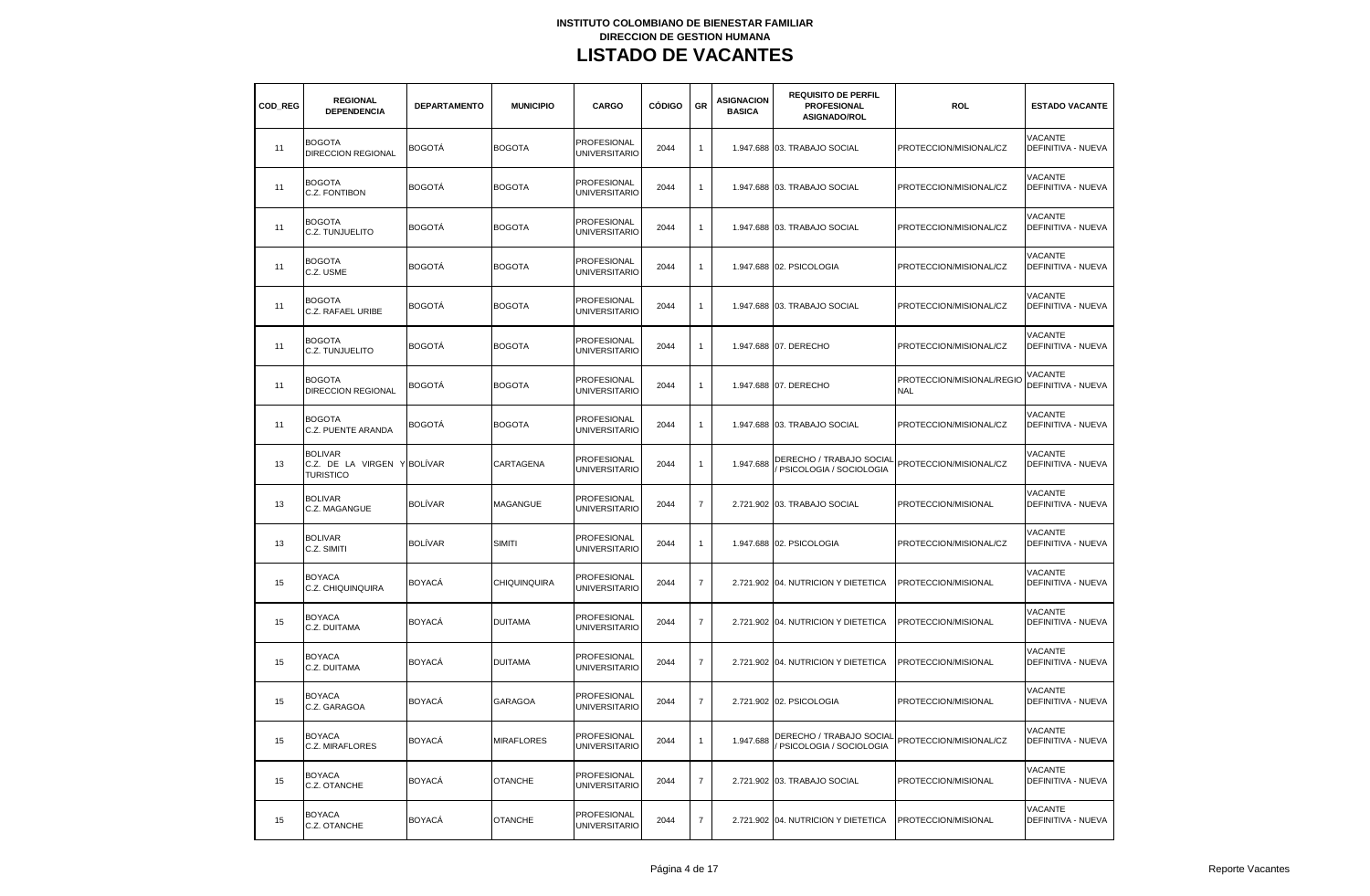| COD REG | <b>REGIONAL</b><br><b>DEPENDENCIA</b>                  | <b>DEPARTAMENTO</b> | <b>MUNICIPIO</b> | CARGO                                      | <b>CÓDIGO</b> | GR               | <b>ASIGNACION</b><br><b>BASICA</b> | <b>REQUISITO DE PERFIL</b><br><b>PROFESIONAL</b><br>ASIGNADO/ROL | <b>ROL</b>             | <b>ESTADO VACANTE</b>                       |
|---------|--------------------------------------------------------|---------------------|------------------|--------------------------------------------|---------------|------------------|------------------------------------|------------------------------------------------------------------|------------------------|---------------------------------------------|
| 15      | <b>BOYACA</b><br>C.Z. OTANCHE                          | <b>BOYACA</b>       | <b>OTANCHE</b>   | <b>PROFESIONAL</b><br><b>UNIVERSITARIO</b> | 2044          | $\mathbf{1}$     | 1.947.688                          | DERECHO / TRABAJO SOCIAL<br>PSICOLOGIA / SOCIOLOGIA              | PROTECCION/MISIONAL/CZ | VACANTE<br>DEFINITIVA - NUEVA               |
| 15      | <b>BOYACA</b><br>C.Z. PUERTO BOYACA                    | <b>BOYACÁ</b>       | PUERTO BOYACA    | PROFESIONAL<br><b>UNIVERSITARIO</b>        | 2044          | $\overline{7}$   |                                    | 2.721.902 04. NUTRICION Y DIETETICA                              | PROTECCION/MISIONAL    | <b>VACANTE</b><br><b>DEFINITIVA - NUEVA</b> |
| 15      | <b>BOYACA</b><br>C.Z. PUERTO BOYACA                    | <b>BOYACÁ</b>       | PUERTO BOYACA    | PROFESIONAL<br><b>UNIVERSITARIO</b>        | 2044          | $\overline{7}$   |                                    | 2.721.902 02. PSICOLOGIA                                         | PROTECCION/MISIONAL    | VACANTE<br><b>DEFINITIVA - NUEVA</b>        |
| 15      | <b>BOYACA</b><br>C.Z. SOGAMOSO                         | <b>BOYACÁ</b>       | <b>SOGAMOSO</b>  | PROFESIONAL<br><b>UNIVERSITARIO</b>        | 2044          | $\overline{7}$   |                                    | 2.721.902 04. NUTRICION Y DIETETICA                              | PROTECCION/MISIONAL    | VACANTE<br>DEFINITIVA - NUEVA               |
| 15      | <b>BOYACA</b><br>C.Z. SOGAMOSO                         | <b>BOYACÁ</b>       | SOGAMOSO         | PROFESIONAL<br>UNIVERSITARIO               | 2044          | $\overline{7}$   |                                    | 2.721.902 02. PSICOLOGIA                                         | PROTECCION/MISIONAL    | VACANTE<br>DEFINITIVA - NUEVA               |
| 15      | <b>BOYACA</b><br>C.Z. SOGAMOSO                         | <b>BOYACÁ</b>       | SOGAMOSO         | PROFESIONAL<br>UNIVERSITARIO               | 2044          | $\overline{7}$   |                                    | 2.721.902 02. PSICOLOGIA                                         | PROTECCION/MISIONAL    | VACANTE<br>DEFINITIVA - NUEVA               |
| 15      | <b>BOYACA</b><br>C.Z. SOGAMOSO                         | <b>BOYACÁ</b>       | SOGAMOSO         | PROFESIONAL<br>UNIVERSITARIO               | 2044          | $\overline{7}$   |                                    | 2.721.902 02. PSICOLOGIA                                         | PROTECCION/MISIONAL    | <b>VACANTE</b><br>DEFINITIVA - NUEVA        |
| 15      | <b>BOYACA</b><br>C.Z. SOGAMOSO                         | <b>BOYACÁ</b>       | <b>SOGAMOSO</b>  | PROFESIONAL<br><b>UNIVERSITARIO</b>        | 2044          | $\overline{7}$   |                                    | 2.721.902 04. NUTRICION Y DIETETICA                              | PROTECCION/MISIONAL    | VACANTE<br><b>DEFINITIVA - NUEVA</b>        |
| 15      | <b>BOYACA</b><br>C.Z. TUNJA 2                          | <b>BOYACÁ</b>       | TUNJA            | PROFESIONAL<br><b>UNIVERSITARIO</b>        | 2044          | $\overline{7}$   |                                    | 2.721.902 04. NUTRICION Y DIETETICA                              | PROTECCION/MISIONAL    | VACANTE<br><b>DEFINITIVA - NUEVA</b>        |
| 15      | <b>BOYACA</b><br><b>GRUPO</b><br><b>ADMINISTRATIVO</b> | <b>BOYACÁ</b>       | <b>TUNJA</b>     | PROFESIONAL<br><b>UNIVERSITARIO</b>        | 2044          | $\boldsymbol{7}$ |                                    | 2.721.902 03. TRABAJO SOCIAL                                     | PROTECCION/MISIONAL    | VACANTE<br><b>DEFINITIVA - NUEVA</b>        |
| 15      | <b>BOYACA</b><br>C.Z. TUNJA 2                          | <b>BOYACÁ</b>       | <b>TUNJA</b>     | PROFESIONAL<br>UNIVERSITARIO               | 2044          | $\mathbf{1}$     | 1.947.688                          | DERECHO / TRABAJO SOCIAL<br>PSICOLOGIA / SOCIOLOGIA              | PROTECCION/MISIONAL/CZ | <b>VACANTE</b><br>DEFINITIVA - NUEVA        |
| 15      | <b>BOYACA</b><br>C.Z. TUNJA 2                          | <b>BOYACÁ</b>       | <b>TUNJA</b>     | PROFESIONAL<br><b>UNIVERSITARIO</b>        | 2044          | $\mathbf{1}$     | 1.947.688                          | DERECHO / TRABAJO SOCIAL<br>PSICOLOGIA / SOCIOLOGIA              | PROTECCION/MISIONAL/CZ | VACANTE<br>DEFINITIVA - NUEVA               |
| 17      | CALDAS<br>C.Z. DEL CAFE                                | CALDAS              | <b>CHINCHINA</b> | PROFESIONAL<br><b>UNIVERSITARIO</b>        | 2044          | $\overline{7}$   |                                    | 2.721.902 04. NUTRICION Y DIETETICA                              | PROTECCION/MISIONAL    | VACANTE<br>DEFINITIVA - NUEVA               |
| 17      | CALDAS<br>C.Z. DEL CAFE                                | CALDAS              | CHINCHINA        | PROFESIONAL<br><b>UNIVERSITARIO</b>        | 2044          | $\overline{7}$   |                                    | 2.721.902 02. PSICOLOGIA                                         | PROTECCION/MISIONAL    | VACANTE<br>DEFINITIVA - NUEVA               |
| 17      | CALDAS<br>C.Z. ORIENTE                                 | CALDAS              | LA DORADA        | PROFESIONAL<br><b>UNIVERSITARIO</b>        | 2044          | $\overline{7}$   |                                    | 2.721.902 02. PSICOLOGIA                                         | PROTECCION/MISIONAL    | VACANTE<br>DEFINITIVA - NUEVA               |
| 17      | CALDAS<br>C.Z. ORIENTE                                 | CALDAS              | LA DORADA        | PROFESIONAL<br><b>UNIVERSITARIO</b>        | 2044          | $\overline{7}$   |                                    | 2.721.902 04. NUTRICION Y DIETETICA                              | PROTECCION/MISIONAL    | <b>VACANTE</b><br>DEFINITIVA - NUEVA        |
| 17      | CALDAS<br>C.Z. SUR ORIENTE                             | CALDAS              | MANZANARES       | PROFESIONAL<br><b>UNIVERSITARIO</b>        | 2044          | $\boldsymbol{7}$ |                                    | 2.721.902 02. PSICOLOGIA                                         | PROTECCION/MISIONAL    | VACANTE<br>DEFINITIVA - NUEVA               |
| 17      | CALDAS<br>C.Z. OCCIDENTE                               | CALDAS              | <b>RIOSUCIO</b>  | PROFESIONAL<br><b>UNIVERSITARIO</b>        | 2044          | $\overline{7}$   |                                    | 2.721.902 04. NUTRICION Y DIETETICA                              | PROTECCION/MISIONAL    | <b>VACANTE</b><br><b>DEFINITIVA - NUEVA</b> |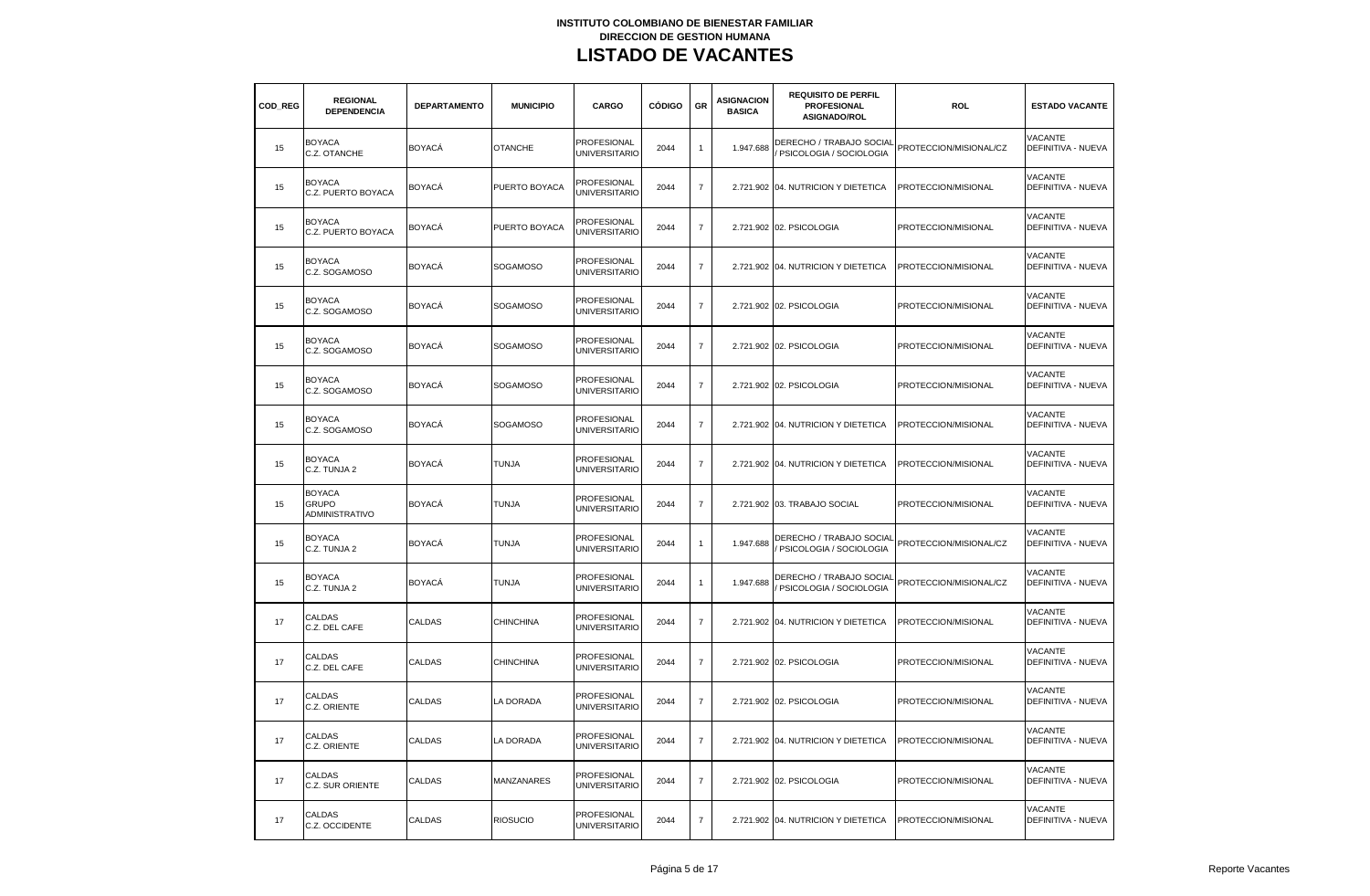| COD REG | <b>REGIONAL</b><br><b>DEPENDENCIA</b>       | <b>DEPARTAMENTO</b> | <b>MUNICIPIO</b>       | CARGO                                  | <b>CÓDIGO</b> | GR               | <b>ASIGNACION</b><br><b>BASICA</b> | <b>REQUISITO DE PERFIL</b><br>PROFESIONAL<br><b>ASIGNADO/ROL</b>           | <b>ROL</b>                                                       | <b>ESTADO VACANTE</b>                       |
|---------|---------------------------------------------|---------------------|------------------------|----------------------------------------|---------------|------------------|------------------------------------|----------------------------------------------------------------------------|------------------------------------------------------------------|---------------------------------------------|
| 17      | CALDAS<br>C.Z. NORTE                        | CALDAS              | SALAMINA               | PROFESIONAL<br><b>UNIVERSITARIO</b>    | 2044          | $\mathbf{1}$     | 1.947.688                          | DERECHO / TRABAJO SOCIAL<br>PSICOLOGIA / SOCIOLOGIA                        | PROTECCION/MISIONAL/CZ                                           | VACANTE<br>DEFINITIVA - NUEVA               |
| 18      | CAQUETA<br>C.Z. FLORENCIA 1                 | CAQUETÁ             | <b>FLORENCIA</b>       | PROFESIONAL<br><b>UNIVERSITARIO</b>    | 2044          | $\overline{7}$   |                                    | 2.721.902 04. NUTRICION Y DIETETICA                                        | PROTECCION/MISIONAL                                              | VACANTE<br>DEFINITIVA - NUEVA               |
| 18      | CAQUETA<br>C.Z. FLORENCIA 2                 | CAQUETÁ             | <b>FLORENCIA</b>       | PROFESIONAL<br><b>UNIVERSITARIO</b>    | 2044          | $\overline{7}$   |                                    | 2.721.902 04. NUTRICION Y DIETETICA                                        | PROTECCION/MISIONAL                                              | <b>VACANTE</b><br>DEFINITIVA - NUEVA        |
| 18      | CAQUETA<br>C.Z. FLORENCIA 2                 | CAQUETÁ             | <b>FLORENCIA</b>       | PROFESIONAL<br><b>UNIVERSITARIO</b>    | 2044          | $\overline{1}$   |                                    | 1.947.688 02. PSICOLOGIA                                                   | PROTECCION/MISIONAL/CZ                                           | VACANTE<br>DEFINITIVA - NUEVA               |
| 18      | CAQUETA<br>DIRECCION REGIONAL               | CAQUETÁ             | <b>FLORENCIA</b>       | PROFESIONAL<br>UNIVERSITARIO           | 2044          | $\mathbf{1}$     | 1.947.688                          | PSICOLOGIA / SOCIOLOGIA                                                    | DERECHO / TRABAJO SOCIAL PROTECCION/MISIONAL/REGIO<br><b>NAL</b> | VACANTE<br>DEFINITIVA - NUEVA               |
| 18      | CAQUETA<br>C.Z. PUERTO RICO                 | CAQUETA             | PUERTO RICO            | PROFESIONAL<br><b>UNIVERSITARIC</b>    | 2044          | $\overline{7}$   |                                    | 2.721.902 04. NUTRICION Y DIETETICA                                        | PROTECCION/MISIONAL                                              | VACANTE<br><b>DEFINITIVA</b>                |
| 18      | CAQUETA<br>C.Z. PUERTO RICO                 | CAQUETÁ             | PUERTO RICO            | PROFESIONAL<br><b>UNIVERSITARIO</b>    | 2044          | $\overline{7}$   |                                    | 2.721.902 03. TRABAJO SOCIAL                                               | PROTECCION/MISIONAL                                              | VACANTE<br>DEFINITIVA - NUEVA               |
| 18      | CAQUETA<br>C.Z. PUERTO RICO                 | CAQUETÁ             | PUERTO RICO            | PROFESIONAL<br><b>UNIVERSITARIO</b>    | 2044          | $\mathbf{1}$     | 1.947.688                          | PSICOLOGIA / SOCIOLOGIA                                                    | DERECHO / TRABAJO SOCIAL PROTECCION/MISIONAL/REGIO<br><b>NAL</b> | VACANTE<br>DEFINITIVA - NUEVA               |
| 19      | CAUCA<br>MACIZO CAUCA<br>C.Z.<br>COLOMBIANO |                     | <b>BOLIVAR</b>         | PROFESIONAL<br><b>UNIVERSITARIO</b>    | 2044          | $\overline{7}$   |                                    | 2.721.902 02. PSICOLOGIA                                                   | PROTECCION/MISIONAL                                              | VACANTE<br>DEFINITIVA - NUEVA               |
| 19      | CAUCA<br>C.Z. COSTA PACIFICA                | CAUCA               | <b>GUAPI</b>           | PROFESIONAL<br>UNIVERSITARIO           | 2044          | $\overline{7}$   |                                    | 2.721.902 02. PSICOLOGIA                                                   | PROTECCION/MISIONAL                                              | VACANTE<br>DEFINITIVA - NUEVA               |
| 19      | CAUCA<br>C.Z. COSTA PACIFICA                | CAUCA               | <b>GUAPI</b>           | PROFESIONAL<br><b>UNIVERSITARIO</b>    | 2044          | $\overline{7}$   |                                    | 2.721.902 04. NUTRICION Y DIETETICA                                        | PROTECCION/MISIONAL                                              | VACANTE<br><b>DEFINITIVA - NUEVA</b>        |
| 19      | CAUCA<br>C.Z. COSTA PACIFICA                | CAUCA               | <b>GUAPI</b>           | PROFESIONAL<br><b>UNIVERSITARIO</b>    | 2044          | $\bf 7$          |                                    | 2.721.902 02. PSICOLOGIA                                                   |                                                                  | VACANTE<br><b>TEMPORAL</b>                  |
| 19      | CAUCA<br>C.Z. POPAYAN                       | CAUCA               | <b>POPAYAN</b>         | PROFESIONAL<br><b>UNIVERSITARIO</b>    | 2044          | $\overline{7}$   |                                    | 2.721.902 02. PSICOLOGIA                                                   | PROTECCION/MISIONAL                                              | VACANTE<br><b>DEFINITIVA - NUEVA</b>        |
| 19      | CAUCA<br>C.Z. POPAYAN                       | CAUCA               | <b>POPAYAN</b>         | PROFESIONAL<br><b>UNIVERSITARIO</b>    | 2044          | $\overline{7}$   |                                    | 2.721.902 02. PSICOLOGIA                                                   | PROTECCION/MISIONAL                                              | <b>VACANTE</b><br><b>DEFINITIVA - NUEVA</b> |
| 19      | CAUCA<br>C.Z. POPAYAN                       | CAUCA               | <b>POPAYAN</b>         | PROFESIONAL<br>UNIVERSITARIO           | 2044          | $\mathbf{1}$     |                                    | 1.947.688 03. TRABAJO SOCIAL                                               | PROTECCION/MISIONAL/CD                                           | VACANTE<br><b>DEFINITIVA - NUEVA</b>        |
| 19      | CAUCA<br>C.Z. CENTRO                        | CAUCA               | <b>POPAYAN</b>         | PROFESIONAL<br><b>UNIVERSITARIO</b>    | 2044          | $\mathbf{1}$     |                                    | 1.947.688 03. TRABAJO SOCIAL                                               | PROTECCION/MISIONAL/CZ                                           | VACANTE<br>DEFINITIVA - NUEVA               |
| 19      | CAUCA<br>C.Z. NORTE                         | CAUCA               | SANTANDER<br>QUILICHAO | DE PROFESIONAL<br><b>UNIVERSITARIO</b> | 2044          | $\boldsymbol{7}$ |                                    | 2.721.902 02. PSICOLOGIA                                                   | PROTECCION/MISIONAL                                              | <b>VACANTE</b><br>DEFINITIVA - NUEVA        |
| 19      | CAUCA<br>C.Z. NORTE                         | CAUCA               | SANTANDER<br>QUILICHAO | DE PROFESIONAL<br><b>UNIVERSITARIO</b> | 2044          | $\mathbf{1}$     | 1.947.688                          | DERECHO / TRABAJO SOCIAL PROTECCION/MISIONAL/CZ<br>PSICOLOGIA / SOCIOLOGIA |                                                                  | <b>VACANTE</b><br><b>DEFINITIVA - NUEVA</b> |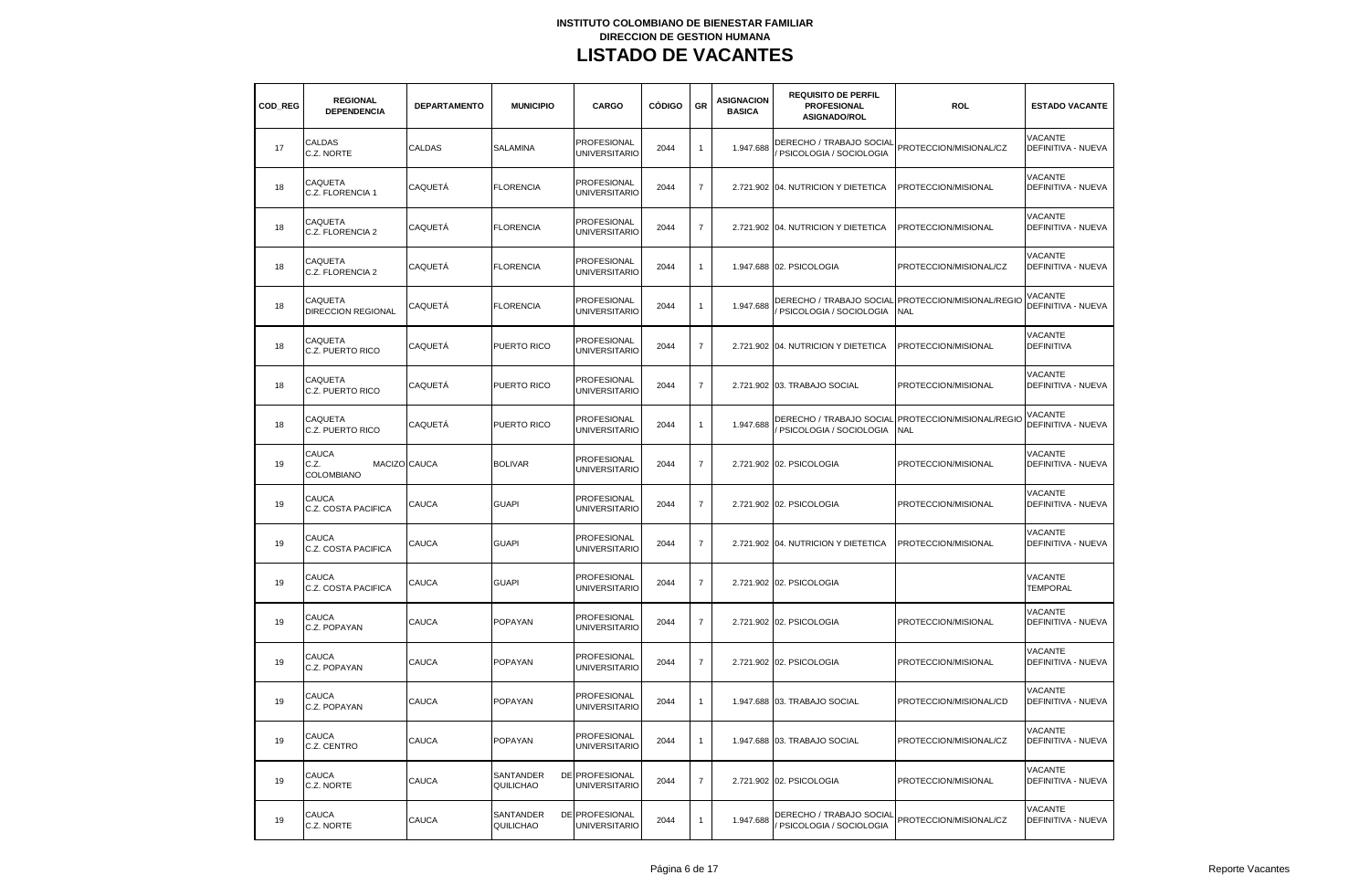| COD REG | <b>REGIONAL</b><br><b>DEPENDENCIA</b>     | <b>DEPARTAMENTO</b> | <b>MUNICIPIO</b>    | CARGO                                      | <b>CÓDIGO</b> | GR             | <b>ASIGNACION</b><br><b>BASICA</b> | <b>REQUISITO DE PERFIL</b><br><b>PROFESIONAL</b><br>ASIGNADO/ROL | <b>ROL</b>                              | <b>ESTADO VACANTE</b>                |
|---------|-------------------------------------------|---------------------|---------------------|--------------------------------------------|---------------|----------------|------------------------------------|------------------------------------------------------------------|-----------------------------------------|--------------------------------------|
| 20      | <b>CESAR</b><br>C.Z. CHIRIGUANA           | <b>CESAR</b>        | CHIRIGUANA          | <b>PROFESIONAL</b><br><b>UNIVERSITARIO</b> | 2044          | $\overline{7}$ |                                    | 2.721.902 04. NUTRICION Y DIETETICA                              | PROTECCION/MISIONAL                     | VACANTE<br>DEFINITIVA - NUEVA        |
| 20      | <b>CESAR</b><br>C.Z. CHIRIGUANA           | <b>CESAR</b>        | <b>CHIRIGUANA</b>   | PROFESIONAL<br><b>UNIVERSITARIO</b>        | 2044          | $\overline{7}$ |                                    | 2.721.902 04. NUTRICION Y DIETETICA                              | PROTECCION/MISIONAL                     | VACANTE<br>DEFINITIVA - NUEVA        |
| 20      | CESAR<br>DIRECCION REGIONAL               | <b>CESAR</b>        | VALLEDUPAR          | PROFESIONAL<br><b>UNIVERSITARIO</b>        | 2044          | $\overline{1}$ |                                    | 1.947.688 03. TRABAJO SOCIAL                                     | PROTECCION/MISIONAL/REGIO<br><b>NAL</b> | VACANTE<br>DEFINITIVA - NUEVA        |
| 23      | <b>CORDOBA</b><br>C.Z. CERETE             | <b>CÓRDOBA</b>      | CERETE              | PROFESIONAL<br><b>UNIVERSITARIO</b>        | 2044          | $\overline{7}$ |                                    | 2.721.902 03. TRABAJO SOCIAL                                     |                                         | VACANTE<br><b>DEFINITIVA</b>         |
| 23      | CORDOBA<br>C.Z. MONTELIBANO               | <b>CÓRDOBA</b>      | <b>MONTELIBANO</b>  | PROFESIONAL<br><b>UNIVERSITARIO</b>        | 2044          | $\overline{7}$ |                                    | 2.721.902 02. PSICOLOGIA                                         | PROTECCION/MISIONAL                     | VACANTE<br><b>DEFINITIVA - NUEVA</b> |
| 25      | CUNDINAMARCA<br>C.Z. FACATATIVA           | CUNDINAMARCA        | <b>FACATATIVA</b>   | PROFESIONAL<br><b>UNIVERSITARIO</b>        | 2044          | $\mathbf{1}$   | 1.947.688                          | DERECHO / TRABAJO SOCIAL<br>PSICOLOGIA / SOCIOLOGIA              | PROTECCION/MISIONAL/CZ                  | <b>VACANTE</b><br>DEFINITIVA - NUEVA |
| 25      | <b>CUNDINAMARCA</b><br>C.Z. SOACHA CENTRO | CUNDINAMARCA        | <b>SOACHA</b>       | PROFESIONAL<br><b>UNIVERSITARIO</b>        | 2044          | $\overline{7}$ |                                    | 2.721.902 02. PSICOLOGIA                                         | PROTECCION/MISIONAL                     | VACANTE<br>DEFINITIVA - NUEVA        |
| 25      | CUNDINAMARCA<br>C.Z. SOACHA               | CUNDINAMARCA        | <b>SOACHA</b>       | PROFESIONAL<br><b>UNIVERSITARIO</b>        | 2044          | $\overline{7}$ |                                    | 2.721.902 04. NUTRICION Y DIETETICA                              |                                         | VACANTE<br><b>TEMPORAL</b>           |
| 25      | <b>CUNDINAMARCA</b><br>C.Z. SOACHA        | CUNDINAMARCA        | <b>SOACHA</b>       | PROFESIONAL<br><b>UNIVERSITARIO</b>        | 2044          | $\mathbf{1}$   | 1.947.688                          | DERECHO / TRABAJO SOCIAL<br>PSICOLOGIA / SOCIOLOGIA              | PROTECCION/MISIONAL/CZ                  | VACANTE<br>DEFINITIVA - NUEVA        |
| 25      | CUNDINAMARCA<br>C.Z. SOACHA               | <b>CUNDINAMARCA</b> | <b>SOACHA</b>       | PROFESIONAL<br><b>UNIVERSITARIO</b>        | 2044          | $\mathbf{1}$   | 1.947.688                          | 02. PSICOLOGIA                                                   | PROTECCION/MISIONAL/CD                  | VACANTE<br><b>DEFINITIVA - NUEVA</b> |
| 25      | CUNDINAMARCA<br>C.Z. SOACHA CENTRO        | CUNDINAMARCA        | <b>SOACHA</b>       | <b>PROFESIONAL</b><br><b>UNIVERSITARIO</b> | 2044          | $\mathbf{1}$   |                                    | 1.947.688 02. PSICOLOGIA                                         | PROTECCION/MISIONAL/CZ                  | VACANTE<br>DEFINITIVA - NUEVA        |
| 25      | <b>CUNDINAMARCA</b><br>C.Z. ZIPAQUIRA     | CUNDINAMARCA        | <b>ZIPAQUIRA</b>    | PROFESIONAL<br><b>UNIVERSITARIO</b>        | 2044          | $\overline{7}$ |                                    | 2.721.902 04. NUTRICION Y DIETETICA                              | PROTECCION/MISIONAL                     | VACANTE<br>DEFINITIVA - NUEVA        |
| 25      | CUNDINAMARCA<br>C.Z. ZIPAQUIRA            | CUNDINAMARCA        | ZIPAQUIRA           | <b>PROFESIONAL</b><br><b>UNIVERSITARIO</b> | 2044          | $\mathbf{1}$   |                                    | 1.947.688 02. PSICOLOGIA                                         | PROTECCION/MISIONAL/CZ                  | <b>VACANTE</b><br>DEFINITIVA - NUEVA |
| 27      | CHOCO<br>C.Z. BAHIA SOLANO                | CHOCÓ               | <b>BAHIA SOLANO</b> | PROFESIONAL<br><b>UNIVERSITARIO</b>        | 2044          | $\overline{7}$ |                                    | 2.721.902 04. NUTRICION Y DIETETICA                              | PROTECCION/MISIONAL                     | VACANTE<br>DEFINITIVA - NUEVA        |
| 27      | CHOCO<br>C.Z. ISTMINA                     | CHOCÓ               | <b>ITSMINA</b>      | PROFESIONAL<br><b>UNIVERSITARIO</b>        | 2044          | $\overline{7}$ |                                    | 2.721.902 04. NUTRICION Y DIETETICA                              | PROTECCION/MISIONAL                     | VACANTE<br>DEFINITIVA - NUEVA        |
| 27      | CHOCO<br>C.Z. QUIBDO                      | CHOCÓ               | QUIBDO              | PROFESIONAL<br><b>UNIVERSITARIO</b>        | 2044          | $\overline{7}$ |                                    | 2.721.902 02. PSICOLOGIA                                         | PROTECCION/MISIONAL                     | VACANTE<br>DEFINITIVA - NUEVA        |
| 27      | CHOCO<br>C.Z. QUIBDO                      | CHOCÓ               | QUIBDO              | PROFESIONAL<br><b>UNIVERSITARIO</b>        | 2044          | $\overline{7}$ |                                    | 2.721.902 04. NUTRICION Y DIETETICA                              | PROTECCION/MISIONAL                     | <b>VACANTE</b><br>DEFINITIVA - NUEVA |
| 27      | <b>CHOCO</b><br>C.Z. RIOSUCIO             | CHOCÓ               | <b>RIOSUCIO</b>     | PROFESIONAL<br><b>UNIVERSITARIO</b>        | 2044          | $\mathbf{1}$   |                                    | 1.947.688 02. PSICOLOGIA                                         | PROTECCION/MISIONAL/CZ                  | <b>VACANTE</b><br>DEFINITIVA - NUEVA |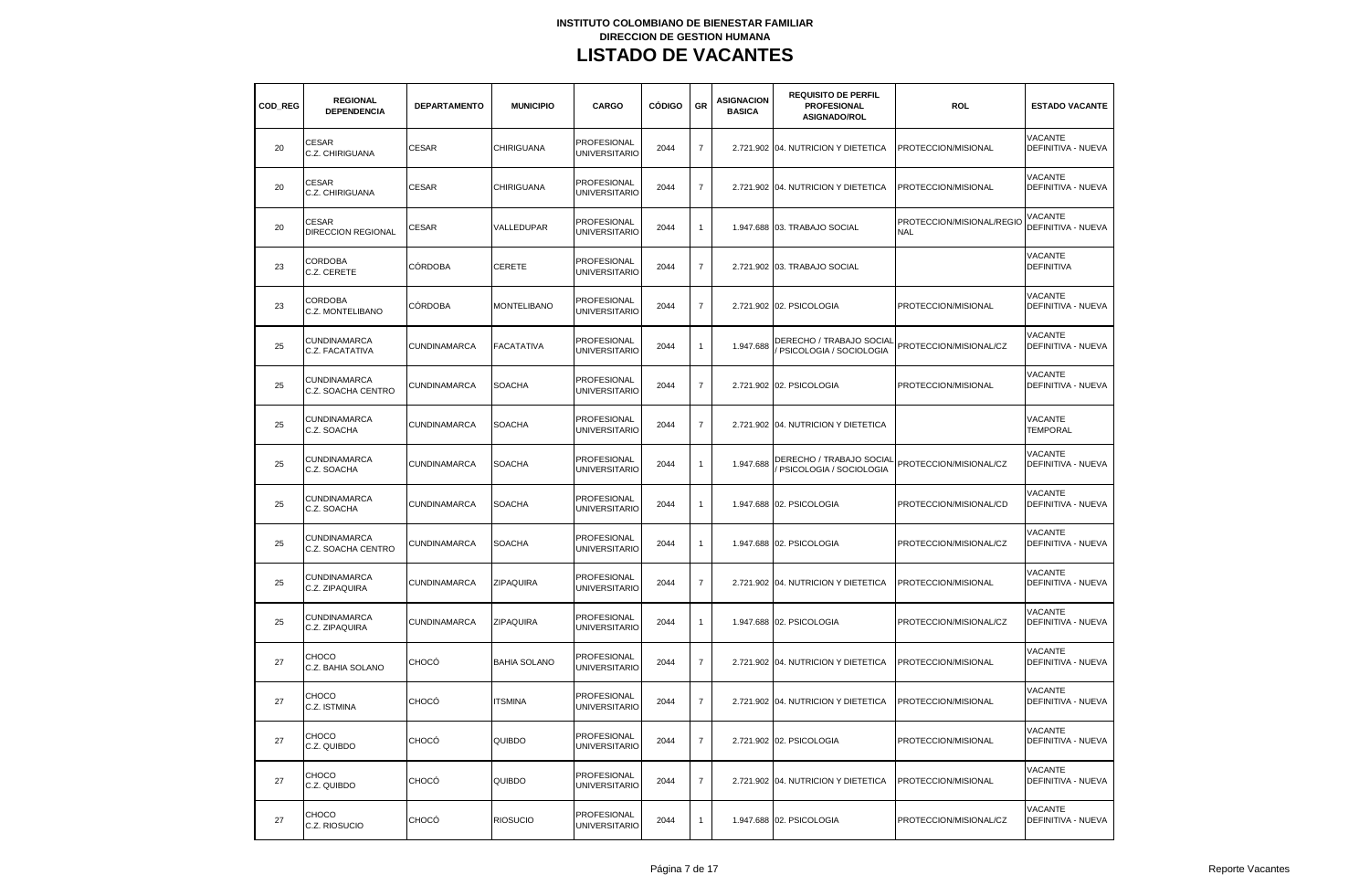| COD REG | <b>REGIONAL</b><br><b>DEPENDENCIA</b>                | <b>DEPARTAMENTO</b> | <b>MUNICIPIO</b> | CARGO                                      | <b>CÓDIGO</b> | GR                       | ASIGNACION<br><b>BASICA</b> | <b>REQUISITO DE PERFIL</b><br><b>PROFESIONAL</b><br><b>ASIGNADO/ROL</b> | <b>ROL</b>             | <b>ESTADO VACANTE</b>                |
|---------|------------------------------------------------------|---------------------|------------------|--------------------------------------------|---------------|--------------------------|-----------------------------|-------------------------------------------------------------------------|------------------------|--------------------------------------|
| 27      | CHOCO<br>C.Z. TADO                                   | CHOCÓ               | <b>TADO</b>      | PROFESIONAL<br><b>UNIVERSITARIO</b>        | 2044          | $\overline{7}$           |                             | 2.721.902 04. NUTRICION Y DIETETICA                                     | PROTECCION/MISIONAL    | VACANTE<br>DEFINITIVA - NUEVA        |
| 41      | HUILA<br>C.Z. GARZON                                 | <b>HUILA</b>        | GARZON           | PROFESIONAL<br><b>UNIVERSITARIO</b>        | 2044          | $\overline{7}$           |                             | 2.721.902 03. TRABAJO SOCIAL                                            | PROTECCION/MISIONAL    | VACANTE<br>DEFINITIVA - NUEVA        |
| 41      | HUILA<br>C.Z. GARZON                                 | <b>HUILA</b>        | GARZON           | <b>PROFESIONAL</b><br><b>UNIVERSITARIO</b> | 2044          | $\overline{1}$           |                             | 1.947.688 02. PSICOLOGIA                                                | PROTECCION/MISIONAL/CZ | VACANTE<br>DEFINITIVA - NUEVA        |
| 41      | HUILA<br>C.Z. GARZON                                 | HUILA               | GARZON           | PROFESIONAL<br><b>UNIVERSITARIO</b>        | 2044          | $\overline{1}$           |                             | 1.947.688 02. PSICOLOGIA                                                | PROTECCION/MISIONAL/CZ | VACANTE<br>DEFINITIVA - NUEVA        |
| 41      | <b>HUILA</b><br>C.Z. LA PLATA                        | HUILA               | LA PLATA         | PROFESIONAL<br>UNIVERSITARIO               | 2044          | $\overline{7}$           |                             | 2.721.902 03. TRABAJO SOCIAL                                            | PROTECCION/MISIONAL    | VACANTE<br><b>DEFINITIVA - NUEVA</b> |
| 41      | HUILA<br>C.Z. LA PLATA                               | <b>HUILA</b>        | LA PLATA         | PROFESIONAL<br><b>UNIVERSITARIO</b>        | 2044          | $\overline{7}$           |                             | 2.721.902 03. TRABAJO SOCIAL                                            | PROTECCION/MISIONAL    | VACANTE<br>DEFINITIVA - NUEVA        |
| 41      | HUILA<br>C.Z. LA GAITANA                             | <b>HUILA</b>        | <b>NEIVA</b>     | PROFESIONAL<br><b>UNIVERSITARIO</b>        | 2044          | $\overline{7}$           |                             | 2.721.902 03. TRABAJO SOCIAL                                            | PROTECCION/MISIONAL    | VACANTE<br>DEFINITIVA - NUEVA        |
| 41      | HUILA<br>GRUPO DE ASISTENCIA HUILA<br><b>TECNICA</b> |                     | NEIVA            | PROFESIONAL<br><b>UNIVERSITARIO</b>        | 2044          | $\overline{7}$           |                             | 2.721.902 03. TRABAJO SOCIAL                                            | PROTECCION/MISIONAL    | VACANTE<br>DEFINITIVA - NUEVA        |
| 41      | HUILA<br>C.Z. NEIVA 1                                | HUILA               | <b>NEIVA</b>     | PROFESIONAL<br><b>UNIVERSITARIO</b>        | 2044          | $\overline{7}$           |                             | 2.721.902 04. NUTRICION Y DIETETICA                                     | PROTECCION/MISIONAL    | VACANTE<br>DEFINITIVA - NUEVA        |
| 41      | HUILA<br>C.Z. NEIVA 1                                | <b>HUILA</b>        | NEIVA            | PROFESIONAL<br>UNIVERSITARIO               | 2044          | $\overline{7}$           |                             | 2.721.902 04. NUTRICION Y DIETETICA                                     | PROTECCION/MISIONAL    | VACANTE<br>DEFINITIVA - NUEVA        |
| 41      | <b>HUILA</b><br>C.Z. NEIVA 1                         | HUILA               | NEIVA            | <b>PROFESIONAL</b><br><b>UNIVERSITARIO</b> | 2044          | $\overline{7}$           |                             | 2.721.902 02. PSICOLOGIA                                                | PROTECCION/MISIONAL    | VACANTE<br>DEFINITIVA - NUEVA        |
| 41      | HUILA<br>C.Z. LA GAITANA                             | <b>HUILA</b>        | NEIVA            | PROFESIONAL<br><b>UNIVERSITARIO</b>        | 2044          | $\overline{7}$           |                             | 2.721.902 04. NUTRICION Y DIETETICA                                     | PROTECCION/MISIONAL    | <b>VACANTE</b><br>DEFINITIVA - NUEVA |
| 41      | HUILA<br>C.Z. NEIVA 1                                | <b>HUILA</b>        | <b>NEIVA</b>     | PROFESIONAL<br><b>UNIVERSITARIO</b>        | 2044          | $\overline{1}$           |                             | 1.947.688 02. PSICOLOGIA                                                | PROTECCION/MISIONAL/CZ | VACANTE<br><b>DEFINITIVA - NUEVA</b> |
| 41      | HUILA<br>C.Z. NEIVA 1                                | HUILA               | NEIVA            | PROFESIONAL<br><b>UNIVERSITARIO</b>        | 2044          | $\mathbf{1}$             |                             | 1.947.688 03. TRABAJO SOCIAL                                            | PROTECCION/MISIONAL/CZ | VACANTE<br>DEFINITIVA - NUEVA        |
| 41      | HUILA<br>C.Z. NEIVA 1                                | HUILA               | NEIVA            | PROFESIONAL<br>UNIVERSITARIO               | 2044          | $\overline{1}$           | 1.947.688                   | DERECHO / TRABAJO SOCIAI<br>PSICOLOGIA / SOCIOLOGIA                     | PROTECCION/MISIONAL/CZ | VACANTE<br>DEFINITIVA - NUEVA        |
| 41      | HUILA<br>C.Z. PITALITO                               | HUILA               | <b>PITALITO</b>  | PROFESIONAL<br><b>UNIVERSITARIO</b>        | 2044          | $\overline{7}$           |                             | 2.721.902 03. TRABAJO SOCIAL                                            | PROTECCION/MISIONAL    | <b>VACANTE</b><br>DEFINITIVA - NUEVA |
| 41      | HUILA<br>C.Z. PITALITO                               | <b>HUILA</b>        | <b>PITALITO</b>  | PROFESIONAL<br><b>UNIVERSITARIO</b>        | 2044          | $\overline{\mathcal{I}}$ |                             | 2.721.902 04. NUTRICION Y DIETETICA                                     | PROTECCION/MISIONAL    | VACANTE<br>DEFINITIVA - NUEVA        |
| 41      | HUILA<br>C.Z. PITALITO                               | <b>HUILA</b>        | <b>PITALITO</b>  | PROFESIONAL<br><b>UNIVERSITARIO</b>        | 2044          | $\overline{7}$           |                             | 2.721.902 04. NUTRICION Y DIETETICA                                     | PROTECCION/MISIONAL    | <b>VACANTE</b><br>DEFINITIVA - NUEVA |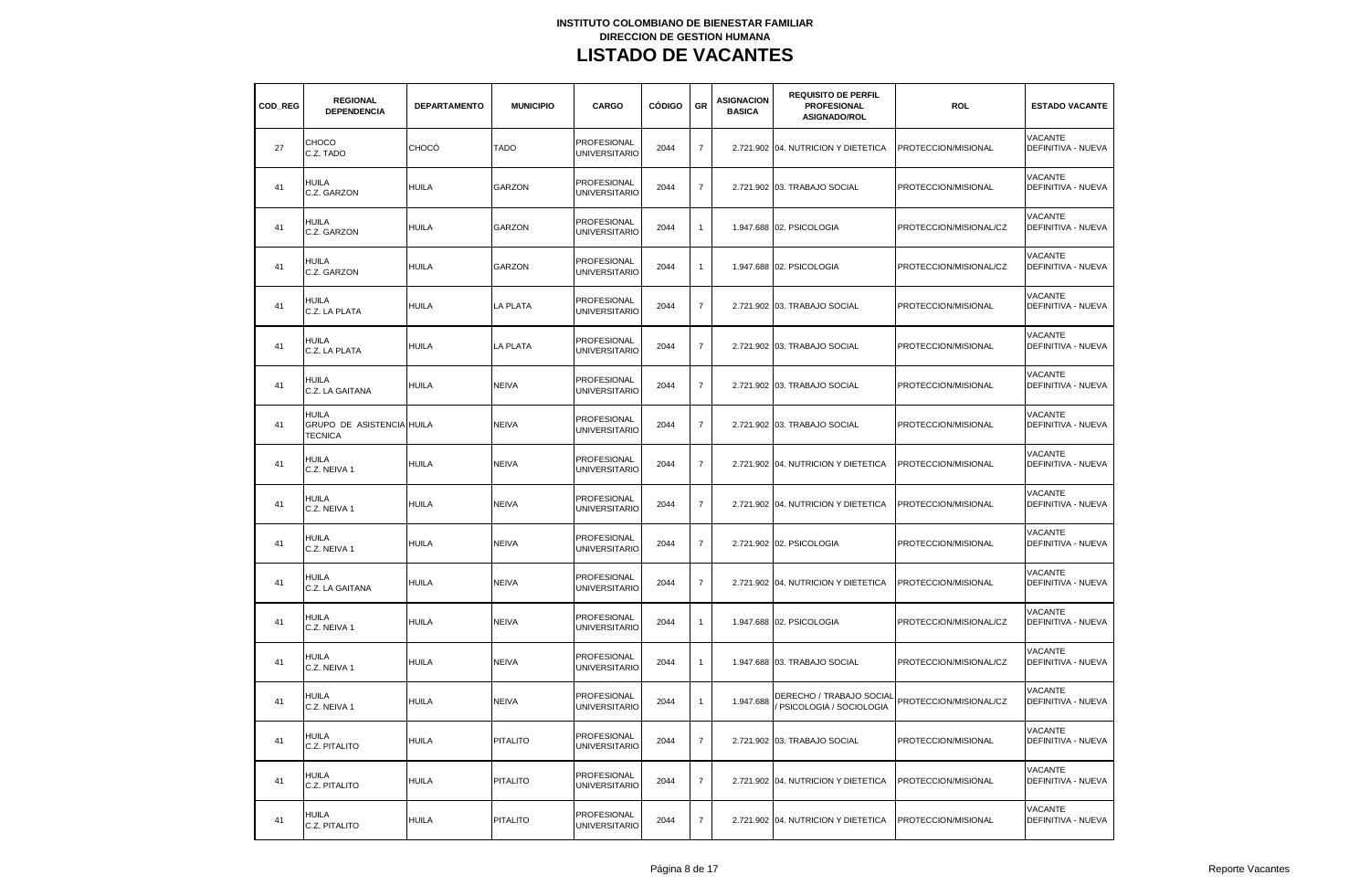| COD REG | <b>REGIONAL</b><br><b>DEPENDENCIA</b>         | <b>DEPARTAMENTO</b> | <b>MUNICIPIO</b>     | CARGO                                      | <b>CÓDIGO</b> | GR             | <b>ASIGNACION</b><br><b>BASICA</b> | <b>REQUISITO DE PERFIL</b><br><b>PROFESIONAL</b><br>ASIGNADO/ROL | ROL                                                              | <b>ESTADO VACANTE</b>                |
|---------|-----------------------------------------------|---------------------|----------------------|--------------------------------------------|---------------|----------------|------------------------------------|------------------------------------------------------------------|------------------------------------------------------------------|--------------------------------------|
| 44      | LA GUAJIRA<br>C.Z. MANAURE                    | <b>GUAJIRA</b>      | MANAURE              | PROFESIONAL<br><b>UNIVERSITARIO</b>        | 2044          | $\mathbf{1}$   |                                    | 1.947.688 03. TRABAJO SOCIAL                                     | PROTECCION/MISIONAL/CZ                                           | VACANTE<br>DEFINITIVA - NUEVA        |
| 44      | <b>LA GUAJIRA</b><br>C.Z. NAZARETH            | <b>GUAJIRA</b>      | URIBIA               | <b>PROFESIONAL</b><br><b>UNIVERSITARIO</b> | 2044          | $\overline{7}$ |                                    | 2.721.902 03. TRABAJO SOCIAL                                     | PROTECCION/MISIONAL                                              | <b>VACANTE</b><br>DEFINITIVA - NUEVA |
| 47      | MAGDALENA<br>C.Z. CIENAGA                     | <b>MAGDALENA</b>    | <b>CIENAGA</b>       | PROFESIONAL<br><b>UNIVERSITARIO</b>        | 2044          | $\mathbf{1}$   | 1.947.688                          | DERECHO / TRABAJO SOCIAL<br>PSICOLOGIA / SOCIOLOGIA              | PROTECCION/MISIONAL/CZ                                           | VACANTE<br><b>DEFINITIVA - NUEVA</b> |
| 47      | MAGDALENA<br>C.Z. EL BANCO                    | MAGDALENA           | EL BANCO             | <b>PROFESIONAL</b><br><b>UNIVERSITARIO</b> | 2044          | $\mathbf{1}$   | 1.947.688                          | DERECHO / TRABAJO SOCIAL<br>PSICOLOGIA / SOCIOLOGIA              | PROTECCION/MISIONAL/CZ                                           | VACANTE<br>DEFINITIVA - NUEVA        |
| 47      | <b>MAGDALENA</b><br>C.Z. SANTA ANA            | MAGDALENA           | <b>SANTA ANA</b>     | PROFESIONAL<br><b>UNIVERSITARIO</b>        | 2044          | $\mathbf{1}$   | 1.947.688                          | DERECHO / TRABAJO SOCIAL<br>PSICOLOGIA / SOCIOLOGIA              | PROTECCION/MISIONAL/CZ                                           | VACANTE<br>DEFINITIVA - NUEVA        |
| 47      | MAGDALENA<br>C.Z. SANTA MARTA SUR             | MAGDALENA           | <b>SANTA MARTA</b>   | PROFESIONAL<br><b>UNIVERSITARIO</b>        | 2044          | $\overline{7}$ |                                    | 2.721.902 04. NUTRICION Y DIETETICA                              | PROTECCION/MISIONAL                                              | VACANTE<br>DEFINITIVA - NUEVA        |
| 47      | <b>MAGDALENA</b><br><b>DIRECCION REGIONAL</b> | MAGDALENA           | SANTA MARTA          | PROFESIONAL<br><b>UNIVERSITARIO</b>        | 2044          | $\mathbf{1}$   | 1.947.688                          | PSICOLOGIA / SOCIOLOGIA                                          | DERECHO / TRABAJO SOCIAL PROTECCION/MISIONAL/REGIO<br><b>NAL</b> | VACANTE<br>DEFINITIVA - NUEVA        |
| 50      | <b>META</b><br>C.Z. GRANADA                   | <b>META</b>         | <b>GRANADA</b>       | PROFESIONAL<br><b>UNIVERSITARIO</b>        | 2044          | $\mathbf{1}$   |                                    | 1.947.688 03. TRABAJO SOCIAL                                     | PROTECCION/MISIONAL/CZ                                           | VACANTE<br>DEFINITIVA - NUEVA        |
| 50      | <b>META</b><br>C.Z. PUERTO LOPEZ              | <b>META</b>         | PUERTO LOPEZ         | PROFESIONAL<br><b>UNIVERSITARIO</b>        | 2044          | $\overline{7}$ |                                    | 2.721.902 04. NUTRICION Y DIETETICA                              | PROTECCION/MISIONAL                                              | VACANTE<br>DEFINITIVA - NUEVA        |
| 50      | <b>META</b><br>C.Z. PUERTO LOPEZ              | META                | PUERTO LOPEZ         | PROFESIONAL<br><b>UNIVERSITARIO</b>        | 2044          | $\mathbf{1}$   |                                    | 1.947.688 03. TRABAJO SOCIAL                                     | PROTECCION/MISIONAL/CZ                                           | VACANTE<br><b>DEFINITIVA - NUEVA</b> |
| 50      | META<br>C.Z. VILLAVICENCIO 2                  | META                | VILLAVICENCIO        | PROFESIONAL<br><b>UNIVERSITARIO</b>        | 2044          | $\overline{7}$ |                                    | 2.721.902 03. TRABAJO SOCIAL                                     | PROTECCION/MISIONAL                                              | VACANTE<br>DEFINITIVA - NUEVA        |
| 50      | <b>META</b><br>C.Z. VILLAVICENCIO 2           | META                | <b>VILLAVICENCIO</b> | <b>PROFESIONAL</b><br><b>UNIVERSITARIO</b> | 2044          | $\overline{7}$ |                                    | 2.721.902 03. TRABAJO SOCIAL                                     | PROTECCION/MISIONAL                                              | VACANTE<br>DEFINITIVA - NUEVA        |
| 50      | META<br>C.Z. VILLAVICENCIO 2                  | META                | <b>VILLAVICENCIO</b> | PROFESIONAL<br><b>UNIVERSITARIO</b>        | 2044          | $\mathbf{1}$   |                                    | 1.947.688 03. TRABAJO SOCIAL                                     | PROTECCION/MISIONAL/CZ                                           | VACANTE<br><b>DEFINITIVA - NUEVA</b> |
| 50      | META<br>C.Z. VILLAVICENCIO 2                  | META                | <b>VILLAVICENCIO</b> | PROFESIONAL<br><b>UNIVERSITARIO</b>        | 2044          | $\mathbf{1}$   | 1.947.688                          | DERECHO / TRABAJO SOCIAI<br>PSICOLOGIA / SOCIOLOGIA              | PROTECCION/MISIONAL/CZ                                           | VACANTE<br>DEFINITIVA - NUEVA        |
| 50      | META<br>C.Z. VILLAVICENCIO 1                  | META                | <b>VILLAVICENCIO</b> | PROFESIONAL<br><b>UNIVERSITARIO</b>        | 2044          | $\overline{1}$ |                                    | 1.947.688 03. TRABAJO SOCIAL                                     | PROTECCION/MISIONAL/CZ                                           | VACANTE<br>DEFINITIVA - NUEVA        |
| 50      | META<br><b>DIRECCION REGIONAL</b>             | META                | VILLAVICENCIO        | PROFESIONAL<br><b>UNIVERSITARIO</b>        | 2044          | $\mathbf{1}$   |                                    | 1.947.688 02. PSICOLOGIA                                         | PROTECCION/MISIONAL/REGIO<br><b>NAL</b>                          | VACANTE<br>DEFINITIVA - NUEVA        |
| 52      | NARIÑO<br>C.Z. BARBACOAS                      | NARIÑO              | <b>BARBACOAS</b>     | PROFESIONAL<br><b>UNIVERSITARIO</b>        | 2044          | $\overline{7}$ |                                    | 2.721.902 04. NUTRICION Y DIETETICA                              | PROTECCION/MISIONAL                                              | VACANTE<br>DEFINITIVA - NUEVA        |
| 52      | <b>NARIÑO</b><br>C.Z. BARBACOAS               | <b>NARIÑO</b>       | <b>BARBACOAS</b>     | PROFESIONAL<br><b>UNIVERSITARIO</b>        | 2044          | $\mathbf{1}$   |                                    | 1.947.688 02. PSICOLOGIA                                         | PROTECCION/MISIONAL/CZ                                           | <b>VACANTE</b><br>DEFINITIVA - NUEVA |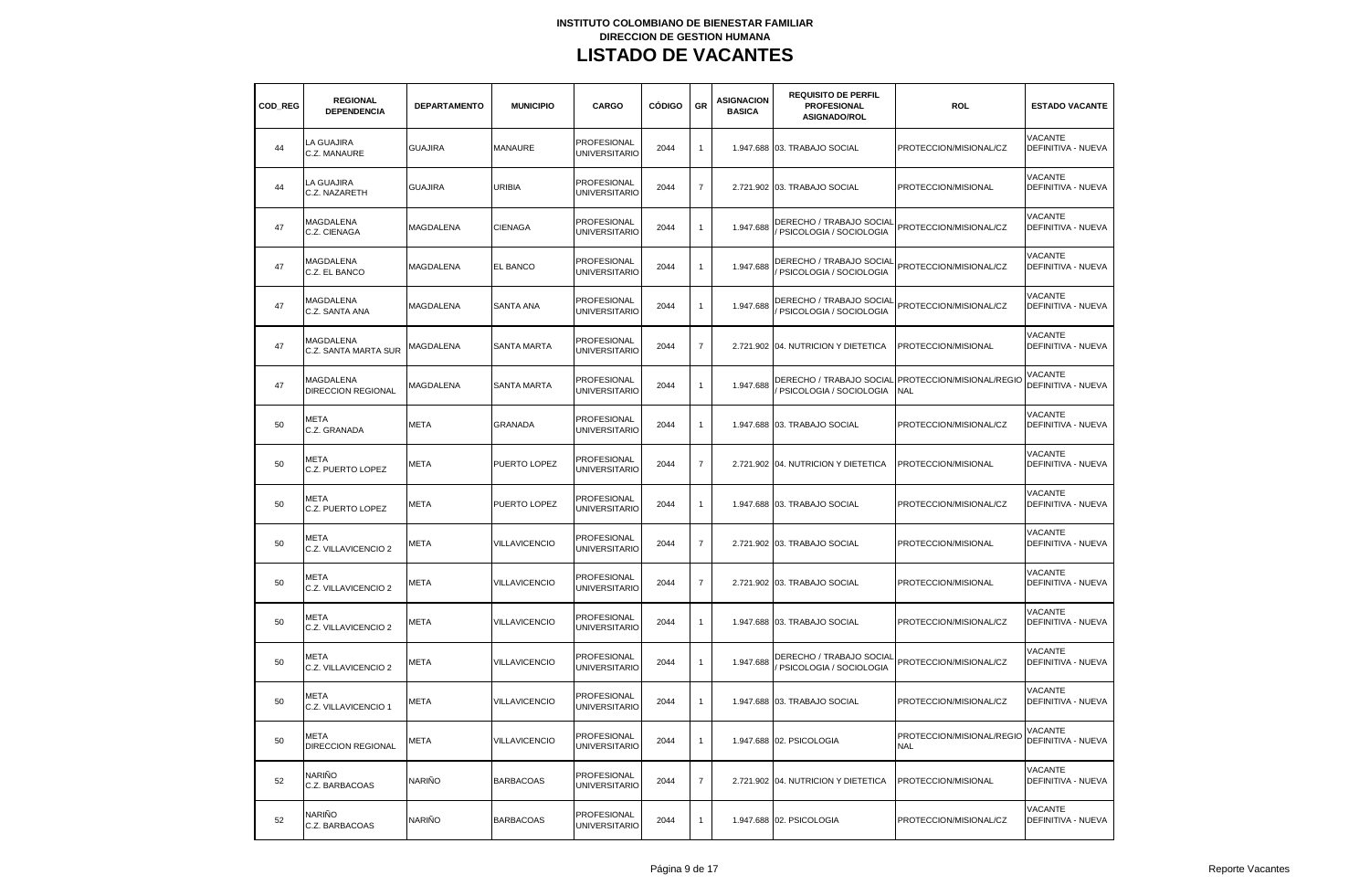| COD REG | <b>REGIONAL</b><br><b>DEPENDENCIA</b>                  | <b>DEPARTAMENTO</b>             | <b>MUNICIPIO</b> | CARGO                               | <b>CÓDIGO</b> | GR                       | <b>ASIGNACION</b><br><b>BASICA</b> | <b>REQUISITO DE PERFIL</b><br><b>PROFESIONAL</b><br>ASIGNADO/ROL | ROL                    | <b>ESTADO VACANTE</b>                       |
|---------|--------------------------------------------------------|---------------------------------|------------------|-------------------------------------|---------------|--------------------------|------------------------------------|------------------------------------------------------------------|------------------------|---------------------------------------------|
| 52      | NARIÑO<br>C.Z. IPIALES                                 | NARIÑO                          | <b>IPIALES</b>   | <b>PROFESIONAL</b><br>UNIVERSITARIO | 2044          | $\mathbf{1}$             |                                    | 1.947.688 07. DERECHO                                            | PROTECCION/MISIONAL/CZ | VACANTE<br>DEFINITIVA - NUEVA               |
| 52      | NARIÑO<br>C.Z. PASTO 1                                 | NARIÑO                          | <b>PASTO</b>     | PROFESIONAL<br><b>UNIVERSITARIO</b> | 2044          | $\overline{7}$           |                                    | 2.721.902 04. NUTRICION Y DIETETICA                              | PROTECCION/MISIONAL    | <b>VACANTE</b><br>DEFINITIVA - NUEVA        |
| 52      | NARIÑO<br>C.Z. PASTO 1                                 | NARIÑO                          | PASTO            | PROFESIONAL<br><b>UNIVERSITARIO</b> | 2044          | $\overline{7}$           |                                    | 2.721.902 04. NUTRICION Y DIETETICA                              | PROTECCION/MISIONAL    | <b>VACANTE</b><br><b>DEFINITIVA - NUEVA</b> |
| 52      | NARIÑO<br>GRUPO DE ASISTENCIA NARIÑO<br><b>TECNICA</b> |                                 | PASTO            | PROFESIONAL<br><b>UNIVERSITARIO</b> | 2044          | $\overline{7}$           | 2.721.902                          | ANTROPOLOGIA<br>06.<br>SOCIOLOGIA                                | PROTECCION/MISIONAL    | VACANTE<br>DEFINITIVA - NUEVA               |
| 52      | NARIÑO<br>C.Z. PASTO 1                                 | NARIÑO                          | <b>PASTO</b>     | PROFESIONAL<br><b>UNIVERSITARIO</b> | 2044          | $\overline{1}$           |                                    | 1.947.688 02. PSICOLOGIA                                         | PROTECCION/MISIONAL/CZ | VACANTE<br>DEFINITIVA - NUEVA               |
| 52      | NARIÑO<br>C.Z. PASTO 2                                 | NARIÑO                          | <b>PASTO</b>     | PROFESIONAL<br>UNIVERSITARIO        | 2044          | $\overline{1}$           |                                    | 1.947.688 07. DERECHO                                            | PROTECCION/MISIONAL/CZ | VACANTE<br>DEFINITIVA - NUEVA               |
| 52      | NARIÑO<br>C.Z. PASTO 2                                 | NARIÑO                          | <b>PASTO</b>     | PROFESIONAL<br><b>UNIVERSITARIO</b> | 2044          | $\mathbf{1}$             |                                    | 1.947.688 03. TRABAJO SOCIAL                                     | PROTECCION/MISIONAL/CZ | <b>VACANTE</b><br>DEFINITIVA - NUEVA        |
| 52      | NARIÑO<br>C.Z. REMOLINO                                | NARIÑO                          | <b>TAMINANGO</b> | PROFESIONAL<br><b>UNIVERSITARIO</b> | 2044          | $\overline{7}$           |                                    | 2.721.902 04. NUTRICION Y DIETETICA                              |                        | <b>VACANTE</b><br><b>TEMPORAL</b>           |
| 52      | NARIÑO<br>C.Z. REMOLINO                                | NARIÑO                          | <b>TAMINANGO</b> | PROFESIONAL<br><b>UNIVERSITARIO</b> | 2044          | $\mathbf{1}$             | 1.947.688                          | DERECHO / TRABAJO SOCIAL<br>PSICOLOGIA / SOCIOLOGIA              | PROTECCION/MISIONAL/CZ | <b>VACANTE</b><br>DEFINITIVA - NUEVA        |
| 52      | NARIÑO<br>C.Z. TUMACO                                  | NARIÑO                          | <b>TUMACO</b>    | PROFESIONAL<br><b>UNIVERSITARIO</b> | 2044          | $\overline{\mathcal{I}}$ |                                    | 2.721.902 02. PSICOLOGIA                                         | PROTECCION/MISIONAL    | VACANTE<br>DEFINITIVA - NUEVA               |
| 52      | NARIÑO<br>C.Z. TUMACO                                  | NARIÑO                          | <b>TUMACO</b>    | PROFESIONAL<br><b>UNIVERSITARIO</b> | 2044          | $\overline{7}$           |                                    | 2.721.902 02. PSICOLOGIA                                         | PROTECCION/MISIONAL    | VACANTE<br><b>DEFINITIVA - NUEVA</b>        |
| 52      | NARIÑO<br>C.Z. TUMACO                                  | NARIÑO                          | <b>TUMACO</b>    | PROFESIONAL<br>UNIVERSITARIO        | 2044          | $\overline{7}$           |                                    | 2.721.902 02. PSICOLOGIA                                         | PROTECCION/MISIONAL    | VACANTE<br>DEFINITIVA - NUEVA               |
| 52      | NARIÑO<br>C.Z. TUMACO                                  | NARIÑO                          | <b>TUMACO</b>    | PROFESIONAL<br><b>UNIVERSITARIO</b> | 2044          | $\overline{7}$           |                                    | 2.721.902 04. NUTRICION Y DIETETICA                              | PROTECCION/MISIONAL    | <b>VACANTE</b><br>DEFINITIVA - NUEVA        |
| 52      | NARIÑO<br>C.Z. TUMACO                                  | NARIÑO                          | <b>TUMACO</b>    | PROFESIONAL<br><b>UNIVERSITARIO</b> | 2044          | $\overline{7}$           |                                    | 2.721.902 04. NUTRICION Y DIETETICA                              | PROTECCION/MISIONAL    | <b>VACANTE</b><br><b>DEFINITIVA - NUEVA</b> |
| 52      | NARIÑO<br>C.Z. TUMACO                                  | NARIÑO                          | TUMACO           | PROFESIONAL<br><b>UNIVERSITARIO</b> | 2044          | $\mathbf{1}$             | 1.947.688                          | DERECHO / TRABAJO SOCIAI<br>PSICOLOGIA / SOCIOLOGIA              | PROTECCION/MISIONAL/CZ | VACANTE<br>DEFINITIVA - NUEVA               |
| 54      | <b>NORTE SANTANDER</b><br>C.Z. CUCUTA 3                | <b>NORTE</b><br>DE<br>SANTANDER | <b>CUCUTA</b>    | PROFESIONAL<br>UNIVERSITARIO        | 2044          | $\overline{7}$           |                                    | 2.721.902 02. PSICOLOGIA                                         | PROTECCION/MISIONAL    | VACANTE<br>DEFINITIVA - NUEVA               |
| 54      | NORTE SANTANDER<br>C.Z. PAMPLONA                       | <b>NORTE</b><br>DE<br>SANTANDER | <b>PAMPLONA</b>  | PROFESIONAL<br><b>UNIVERSITARIO</b> | 2044          | $\overline{7}$           |                                    | 2.721.902 03. TRABAJO SOCIAL                                     | PROTECCION/MISIONAL    | VACANTE<br>DEFINITIVA - NUEVA               |
| 54      | NORTE SANTANDER<br>C.Z. PAMPLONA                       | <b>NORTE</b><br>DE<br>SANTANDER | <b>PAMPLONA</b>  | PROFESIONAL<br><b>UNIVERSITARIO</b> | 2044          | $\overline{7}$           |                                    | 2.721.902 03. TRABAJO SOCIAL                                     | PROTECCION/MISIONAL    | <b>VACANTE</b><br><b>DEFINITIVA - NUEVA</b> |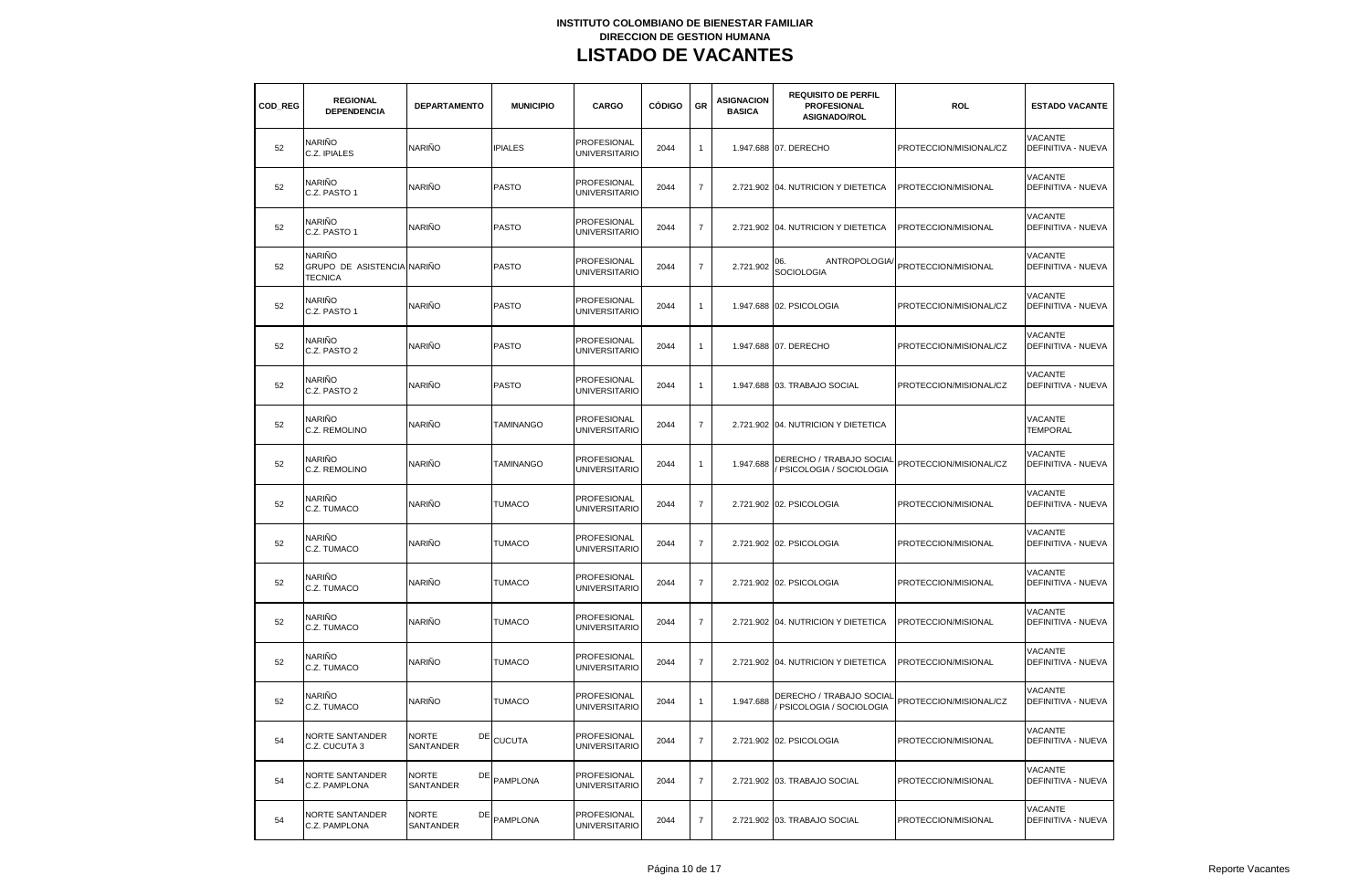| COD REG | <b>REGIONAL</b><br><b>DEPENDENCIA</b>                           | <b>DEPARTAMENTO</b>      | <b>MUNICIPIO</b>                   | CARGO                                      | <b>CÓDIGO</b> | GR             | <b>ASIGNACION</b><br><b>BASICA</b> | <b>REQUISITO DE PERFIL</b><br><b>PROFESIONAL</b><br>ASIGNADO/ROL | <b>ROL</b>             | <b>ESTADO VACANTE</b>                       |
|---------|-----------------------------------------------------------------|--------------------------|------------------------------------|--------------------------------------------|---------------|----------------|------------------------------------|------------------------------------------------------------------|------------------------|---------------------------------------------|
| 54      | NORTE SANTANDER<br>C.Z. TIBU                                    | NORTE<br>DE<br>SANTANDER | TIBU                               | <b>PROFESIONAL</b><br>UNIVERSITARIO        | 2044          | $\mathbf{1}$   | 1.947.688                          | DERECHO / TRABAJO SOCIAL<br>PSICOLOGIA / SOCIOLOGIA              | PROTECCION/MISIONAL/CZ | VACANTE<br>DEFINITIVA - NUEVA               |
| 66      | <b>RISARALDA</b><br>C.Z. BELEN DE UMBRIA                        | RISARALDA                | BELEN DE UMBRIA                    | PROFESIONAL<br><b>JNIVERSITARIO</b>        | 2044          | $\bf 7$        |                                    | 2.721.902 02. PSICOLOGIA                                         | PROTECCION/MISIONAL    | <b>VACANTE</b><br>DEFINITIVA - NUEVA        |
| 66      | RISARALDA<br>C.Z. BELEN DE UMBRIA                               | <b>RISARALDA</b>         | BELEN DE UMBRIA                    | PROFESIONAL<br><b>UNIVERSITARIO</b>        | 2044          | $\overline{1}$ |                                    | 1.947.688 03. TRABAJO SOCIAL                                     | PROTECCION/MISIONAL/CZ | <b>VACANTE</b><br><b>DEFINITIVA - NUEVA</b> |
| 66      | RISARALDA<br>C.Z. DOS QUEBRADAS                                 | RISARALDA                | DOS QUEBRADAS                      | PROFESIONAL<br><b>UNIVERSITARIO</b>        | 2044          | $\overline{7}$ |                                    | 2.721.902 02. PSICOLOGIA                                         | PROTECCION/MISIONAL    | VACANTE<br>DEFINITIVA - NUEVA               |
| 66      | <b>RISARALDA</b><br>C.Z. DOS QUEBRADAS                          | <b>RISARALDA</b>         | DOS QUEBRADAS                      | PROFESIONAL<br><b>JNIVERSITARIO</b>        | 2044          | $\overline{1}$ | 1.947.688                          | DERECHO / TRABAJO SOCIAI<br>PSICOLOGIA / SOCIOLOGIA              | PROTECCION/MISIONAL/CZ | <b>VACANTE</b><br>DEFINITIVA - NUEVA        |
| 66      | RISARALDA<br>C.Z. PEREIRA                                       | <b>RISARALDA</b>         | PEREIRA                            | PROFESIONAL<br>UNIVERSITARIO               | 2044          | $\overline{7}$ |                                    | 2.721.902 03. TRABAJO SOCIAL                                     |                        | VACANTE<br><b>DEFINITIVA</b>                |
| 66      | RISARALDA<br>C.Z. PEREIRA                                       | RISARALDA                | PEREIRA                            | PROFESIONAL<br><b>UNIVERSITARIO</b>        | 2044          | $\overline{7}$ |                                    | 2.721.902 03. TRABAJO SOCIAL                                     | PROTECCION/MISIONAL    | VACANTE<br>DEFINITIVA - NUEVA               |
| 66      | <b>RISARALDA</b><br>C.Z. PEREIRA                                | RISARALDA                | PEREIRA                            | PROFESIONAL<br><b>UNIVERSITARIO</b>        | 2044          | $\overline{7}$ |                                    | 2.721.902 04. NUTRICION Y DIETETICA                              | PROTECCION/MISIONAL    | VACANTE<br><b>DEFINITIVA - NUEVA</b>        |
| 66      | RISARALDA<br>C.Z. PEREIRA                                       | <b>RISARALDA</b>         | PEREIRA                            | PROFESIONAL<br><b>UNIVERSITARIO</b>        | 2044          | $\mathbf{1}$   |                                    | 1.947.688 02. PSICOLOGIA                                         | PROTECCION/MISIONAL/CZ | <b>VACANTE</b><br>DEFINITIVA - NUEVA        |
| 66      | RISARALDA<br>C.Z. SANTA ROSA DE RISARALDA<br>CABAL              |                          | SANTA ROSA DE PROFESIONAL<br>CABAL | <b>UNIVERSITARIO</b>                       | 2044          | $\mathbf{1}$   | 1.947.688                          | DERECHO / TRABAJO SOCIAL<br>PSICOLOGIA / SOCIOLOGIA              | PROTECCION/MISIONAL/CZ | VACANTE<br>DEFINITIVA - NUEVA               |
| 68      | SANTANDER<br>C.Z. LA FLORESTA                                   | <b>SANTANDER</b>         | <b>BARRANCABERME</b><br><b>JA</b>  | PROFESIONAL<br><b>UNIVERSITARIO</b>        | 2044          | $\mathbf{1}$   | 1.947.688                          | <b>SOCIAL</b><br>TRABAJO<br>PSICOLOGIA / SOCIOLOGIA              | PROTECCION/MISIONAL/CD | VACANTE<br><b>DEFINITIVA - NUEVA</b>        |
| 68      | SANTANDER<br>C.Z. RESURGIR                                      | SANTANDER                | <b>BUCARAMANGA</b>                 | PROFESIONAL<br><b>UNIVERSITARIO</b>        | 2044          | $\overline{7}$ |                                    | 2.721.902 03. TRABAJO SOCIAL                                     | PROTECCION/MISIONAL    | VACANTE<br>DEFINITIVA - NUEVA               |
| 68      | SANTANDER<br>C.Z. RESURGIR                                      | SANTANDER                | <b>BUCARAMANGA</b>                 | PROFESIONAL<br><b>UNIVERSITARIO</b>        | 2044          | $\overline{7}$ |                                    | 2.721.902 02. PSICOLOGIA                                         |                        | VACANTE<br><b>TEMPORAL</b>                  |
| 68      | SANTANDER<br>C.Z. RESURGIR                                      | <b>SANTANDER</b>         | <b>BUCARAMANGA</b>                 | <b>PROFESIONAL</b><br><b>UNIVERSITARIO</b> | 2044          | $\overline{1}$ |                                    | 1.947.688 02. PSICOLOGIA                                         | PROTECCION/MISIONAL/CZ | VACANTE<br><b>DEFINITIVA - NUEVA</b>        |
| 68      | SANTANDER<br>C.Z. CARLOS LLERAS SANTANDER<br><b>RESTREPO</b>    |                          | <b>BUCARAMANGA</b>                 | PROFESIONAL<br><b>UNIVERSITARIO</b>        | 2044          | $\mathbf{1}$   | 1.947.688                          | DERECHO / TRABAJO SOCIAI<br>PSICOLOGIA / SOCIOLOGIA              | PROTECCION/MISIONAL/CZ | VACANTE<br>DEFINITIVA - NUEVA               |
| 68      | SANTANDER<br><b>BUCARAMANGA SANTANDER</b><br>C.Z.<br><b>SUR</b> |                          | <b>FLORIDABLANCA</b>               | PROFESIONAL<br>UNIVERSITARIO               | 2044          | $\overline{1}$ | 1.947.688                          | DERECHO / TRABAJO SOCIAI<br>PSICOLOGIA / SOCIOLOGIA              | PROTECCION/MISIONAL/CZ | VACANTE<br>DEFINITIVA - NUEVA               |
| 68      | SANTANDER<br>C.Z. ANTONIA SANTOS                                | SANTANDER                | <b>GIRON</b>                       | PROFESIONAL<br>UNIVERSITARIO               | 2044          | $\mathbf{1}$   | 1.947.688                          | TRABAJO<br><b>SOCIAL</b><br>PSICOLOGIA / SOCIOLOGIA              | PROTECCION/MISIONAL/CD | <b>VACANTE</b><br>DEFINITIVA - NUEVA        |
| 68      | SANTANDER<br>C.Z. SAN GIL                                       | SANTANDER                | <b>SAN GIL</b>                     | PROFESIONAL<br><b>UNIVERSITARIO</b>        | 2044          | $\overline{7}$ |                                    | 2.721.902 03. TRABAJO SOCIAL                                     | PROTECCION/MISIONAL    | VACANTE<br><b>DEFINITIVA - NUEVA</b>        |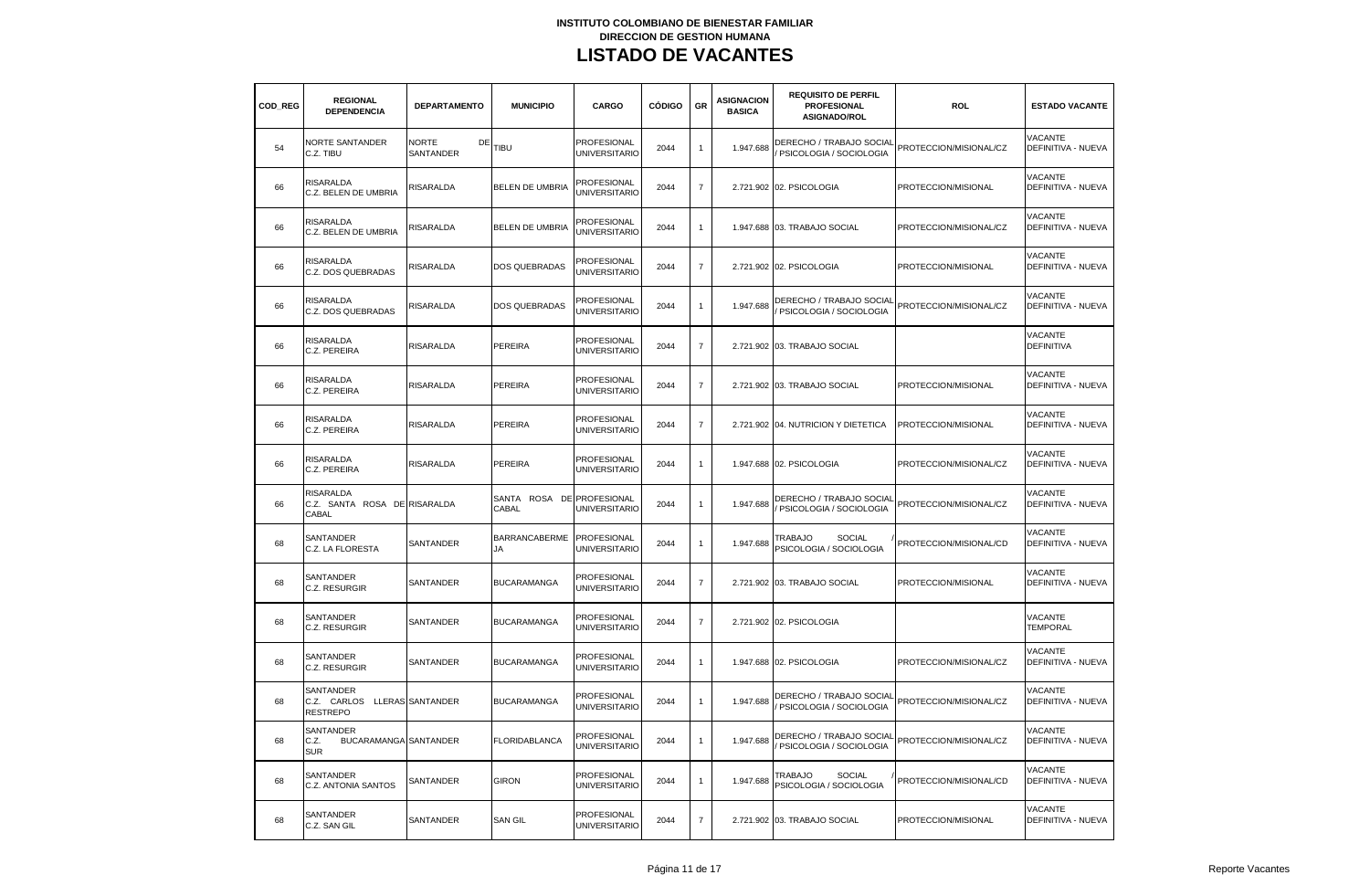| COD REG | <b>REGIONAL</b><br><b>DEPENDENCIA</b>                       | <b>DEPARTAMENTO</b> | <b>MUNICIPIO</b>    | CARGO                                      | <b>CÓDIGO</b> | GR             | <b>ASIGNACION</b><br><b>BASICA</b> | <b>REQUISITO DE PERFIL</b><br><b>PROFESIONAL</b><br>ASIGNADO/ROL | <b>ROL</b>                              | <b>ESTADO VACANTE</b>                       |
|---------|-------------------------------------------------------------|---------------------|---------------------|--------------------------------------------|---------------|----------------|------------------------------------|------------------------------------------------------------------|-----------------------------------------|---------------------------------------------|
| 68      | SANTANDER<br>C.Z. SAN GIL                                   | SANTANDER           | <b>SAN GIL</b>      | PROFESIONAL<br>UNIVERSITARIO               | 2044          | $\mathbf{1}$   |                                    | 1.947.688 02. PSICOLOGIA                                         | PROTECCION/MISIONAL/CZ                  | <b>VACANTE</b><br>DEFINITIVA - NUEVA        |
| 70      | <b>SUCRE</b><br>GRUPO DE ASISTENCIA SUCRE<br><b>TECNICA</b> |                     | SINCELEJO           | <b>PROFESIONAL</b><br><b>UNIVERSITARIO</b> | 2044          | $\bf 7$        |                                    | 2.721.902 02. PSICOLOGIA                                         | PROTECCION/MISIONAL                     | <b>VACANTE</b><br>DEFINITIVA - NUEVA        |
| 70      | <b>SUCRE</b><br>C.Z. NORTE                                  | <b>SUCRE</b>        | <b>SINCELEJO</b>    | PROFESIONAL<br><b>UNIVERSITARIO</b>        | 2044          | $\overline{7}$ |                                    | 2.721.902 02. PSICOLOGIA                                         |                                         | VACANTE<br><b>DEFINITIVA</b>                |
| 70      | <b>SUCRE</b><br><b>DIRECCION REGIONAL</b>                   | <b>SUCRE</b>        | SINCELEJO           | PROFESIONAL<br><b>UNIVERSITARIO</b>        | 2044          | $\overline{1}$ | 1.947.688                          | DERECHO / TRABAJO SOCIAL<br>PSICOLOGIA / SOCIOLOGIA              | PROTECCION/MISIONAL/REGIO<br><b>NAL</b> | VACANTE<br>DEFINITIVA - NUEVA               |
| 70      | <b>SUCRE</b><br>C.Z. LA MOJANA                              | <b>SUCRE</b>        | <b>SUCRE</b>        | PROFESIONAL<br><b>UNIVERSITARIO</b>        | 2044          | $\overline{7}$ |                                    | 2.721.902 03. TRABAJO SOCIAL                                     | PROTECCION/MISIONAL                     | VACANTE<br>DEFINITIVA - NUEVA               |
| 73      | <b>TOLIMA</b><br>C.Z. CHAPARRAL                             | <b>TOLIMA</b>       | CHAPARRAL           | PROFESIONAL<br>UNIVERSITARIO               | 2044          | $\overline{7}$ |                                    | 2.721.902 04. NUTRICION Y DIETETICA                              | PROTECCION/MISIONAL                     | VACANTE<br>DEFINITIVA - NUEVA               |
| 73      | <b>TOLIMA</b><br>C.Z. JORDAN                                | <b>TOLIMA</b>       | <b>IBAGUE</b>       | PROFESIONAL<br><b>UNIVERSITARIO</b>        | 2044          | $\overline{7}$ |                                    | 2.721.902 03. TRABAJO SOCIAL                                     | PROTECCION/MISIONAL                     | <b>VACANTE</b><br><b>DEFINITIVA - NUEVA</b> |
| 73      | <b>TOLIMA</b><br>C.Z. JORDAN                                | <b>TOLIMA</b>       | <b>IBAGUE</b>       | PROFESIONAL<br><b>UNIVERSITARIO</b>        | 2044          | $\overline{7}$ |                                    | 2.721.902 03. TRABAJO SOCIAL                                     | PROTECCION/MISIONAL                     | VACANTE<br>DEFINITIVA - NUEVA               |
| 73      | <b>TOLIMA</b><br>C.Z. JORDAN                                | <b>TOLIMA</b>       | <b>IBAGUE</b>       | PROFESIONAL<br><b>UNIVERSITARIO</b>        | 2044          | $\mathbf{1}$   |                                    | 1.947.688 03. TRABAJO SOCIAL                                     | PROTECCION/MISIONAL/CZ                  | <b>VACANTE</b><br><b>DEFINITIVA - NUEVA</b> |
| 73      | <b>TOLIMA</b><br>C.Z. JORDAN                                | <b>TOLIMA</b>       | <b>IBAGUE</b>       | PROFESIONAL<br>UNIVERSITARIO               | 2044          | $\mathbf{1}$   | 1.947.688                          | DERECHO / TRABAJO SOCIAL<br>PSICOLOGIA / SOCIOLOGIA              | PROTECCION/MISIONAL/CZ                  | VACANTE<br>DEFINITIVA - NUEVA               |
| 73      | <b>TOLIMA</b><br>C.Z. JORDAN                                | <b>TOLIMA</b>       | <b>IBAGUE</b>       | PROFESIONAL<br><b>UNIVERSITARIO</b>        | 2044          | $\mathbf{1}$   |                                    | 1.947.688 02. PSICOLOGIA                                         | PROTECCION/MISIONAL/CZ                  | VACANTE<br>DEFINITIVA - NUEVA               |
| 73      | <b>TOLIMA</b><br>C.Z. GALAN                                 | <b>TOLIMA</b>       | <b>IBAGUE</b>       | PROFESIONAL<br>UNIVERSITARIO               | 2044          | $\mathbf{1}$   |                                    | 1.947.688 02. PSICOLOGIA                                         | PROTECCION/MISIONAL/CZ                  | VACANTE<br>DEFINITIVA - NUEVA               |
| 73      | <b>TOLIMA</b><br>C.Z. GALAN                                 | <b>TOLIMA</b>       | <b>IBAGUE</b>       | PROFESIONAL<br><b>UNIVERSITARIO</b>        | 2044          | $\mathbf{1}$   |                                    | 1.947.688 02. PSICOLOGIA                                         | PROTECCION/MISIONAL/CD                  | VACANTE<br>DEFINITIVA - NUEVA               |
| 73      | <b>TOLIMA</b><br><b>DIRECCION REGIONAL</b>                  | <b>TOLIMA</b>       | <b>IBAGUE</b>       | PROFESIONAL<br><b>UNIVERSITARIO</b>        | 2044          | $\overline{1}$ |                                    | 1.947.688 07. DERECHO                                            | PROTECCION/MISIONAL/REGIO<br><b>NAL</b> | VACANTE<br><b>DEFINITIVA - NUEVA</b>        |
| 73      | TOLIMA<br>C.Z. MELGAR                                       | <b>TOLIMA</b>       | MELGAR              | PROFESIONAL<br><b>UNIVERSITARIO</b>        | 2044          | $\overline{7}$ |                                    | 2.721.902 03. TRABAJO SOCIAL                                     | PROTECCION/MISIONAL                     | VACANTE<br>DEFINITIVA - NUEVA               |
| 73      | <b>TOLIMA</b><br>C.Z. PURIFICACION                          | <b>TOLIMA</b>       | <b>PURIFICACION</b> | PROFESIONAL<br>UNIVERSITARIO               | 2044          | $\overline{1}$ |                                    | 1.947.688 02. PSICOLOGIA                                         | PROTECCION/MISIONAL/CZ                  | VACANTE<br>DEFINITIVA - NUEVA               |
| 76      | VALLE<br>C.Z. BUENAVENTURA                                  | VALLE               | <b>BUENAVENTURA</b> | PROFESIONAL<br><b>UNIVERSITARIO</b>        | 2044          | $\overline{7}$ |                                    | 2.721.902 04. NUTRICION Y DIETETICA                              | PROTECCION/MISIONAL                     | VACANTE<br>DEFINITIVA - NUEVA               |
| 76      | VALLE<br>C.Z. BUGA                                          | VALLE               | <b>BUGA</b>         | PROFESIONAL<br><b>UNIVERSITARIO</b>        | 2044          | $\overline{7}$ |                                    | 2.721.902 04. NUTRICION Y DIETETICA                              | PROTECCION/MISIONAL                     | VACANTE<br><b>DEFINITIVA - NUEVA</b>        |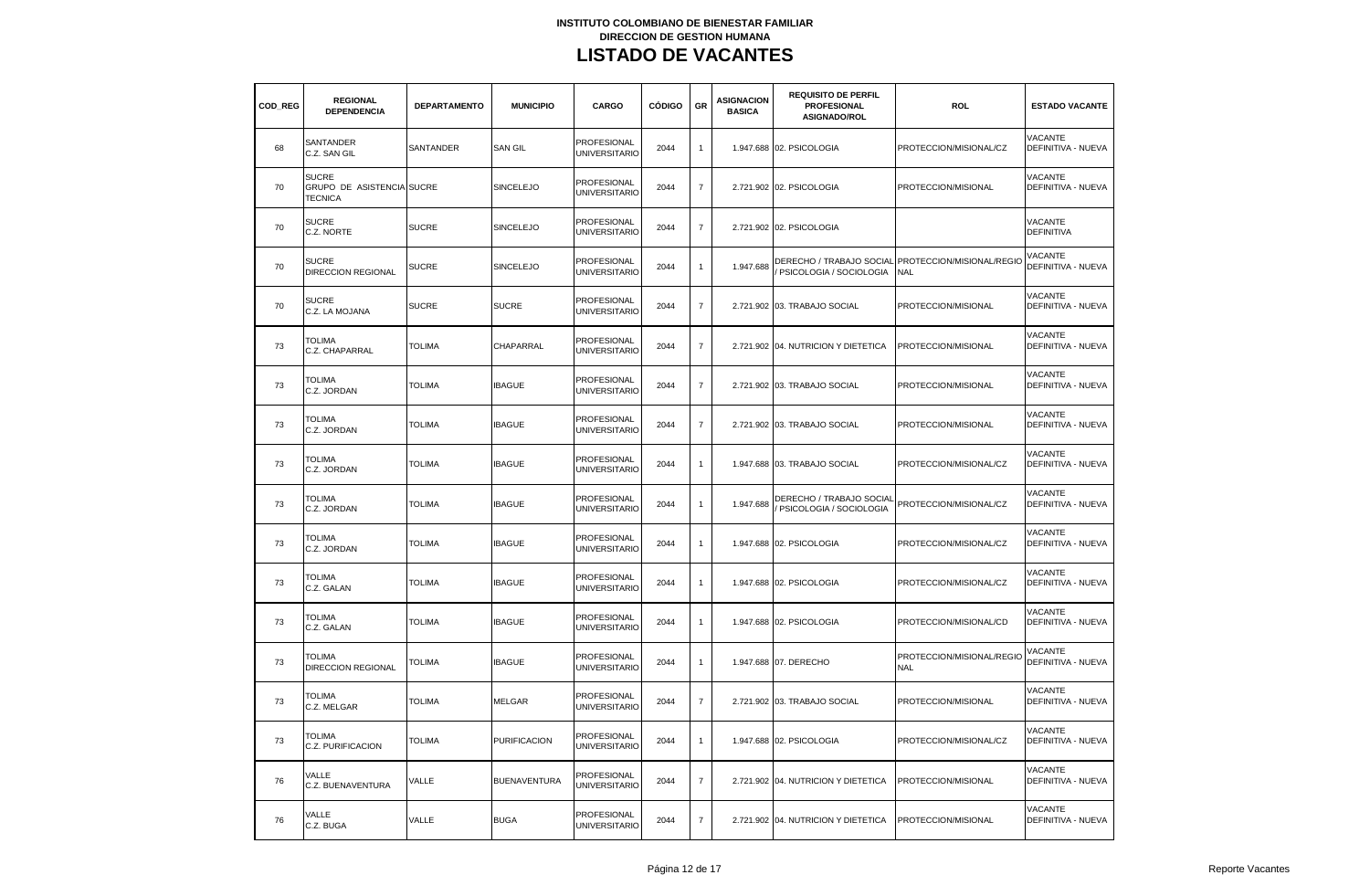| COD REG | <b>REGIONAL</b><br><b>DEPENDENCIA</b>                                 | <b>DEPARTAMENTO</b> | <b>MUNICIPIO</b> | CARGO                                      | <b>CÓDIGO</b> | GR             | <b>ASIGNACION</b><br><b>BASICA</b> | <b>REQUISITO DE PERFIL</b><br><b>PROFESIONAL</b><br>ASIGNADO/ROL | <b>ROL</b>             | <b>ESTADO VACANTE</b>                       |
|---------|-----------------------------------------------------------------------|---------------------|------------------|--------------------------------------------|---------------|----------------|------------------------------------|------------------------------------------------------------------|------------------------|---------------------------------------------|
| 76      | VALLE<br>C.Z. BUGA                                                    | VALLE               | <b>BUGA</b>      | PROFESIONAL<br>UNIVERSITARIO               | 2044          | $\overline{7}$ |                                    | 2.721.902 03. TRABAJO SOCIAL                                     | PROTECCION/MISIONAL    | <b>VACANTE</b><br>DEFINITIVA - NUEVA        |
| 76      | VALLE<br>C.Z. BUGA                                                    | VALLE               | <b>BUGA</b>      | PROFESIONAL<br><b>UNIVERSITARIO</b>        | 2044          | $\mathbf{1}$   |                                    | 1.947.688 03. TRABAJO SOCIAL                                     | PROTECCION/MISIONAL/CZ | <b>VACANTE</b><br>DEFINITIVA - NUEVA        |
| 76      | VALLE<br>C.Z. BUGA                                                    | VALLE               | <b>BUGA</b>      | PROFESIONAL<br><b>UNIVERSITARIO</b>        | 2044          | $\mathbf{1}$   |                                    | 1.947.688 07. DERECHO                                            | PROTECCION/MISIONAL/CZ | <b>VACANTE</b><br>DEFINITIVA - NUEVA        |
| 76      | VALLE<br>C.Z. NORORIENTAL                                             | VALLE               | CALI             | PROFESIONAL<br><b>UNIVERSITARIO</b>        | 2044          | $\overline{7}$ |                                    | 2.721.902 02. PSICOLOGIA                                         | PROTECCION/MISIONAL    | <b>VACANTE</b><br>DEFINITIVA - NUEVA        |
| 76      | VALLE<br>C.Z. CENTRO                                                  | VALLE               | CALI             | PROFESIONAL<br><b>UNIVERSITARIO</b>        | 2044          | $\overline{7}$ |                                    | 2.721.902 02. PSICOLOGIA                                         | PROTECCION/MISIONAL    | <b>VACANTE</b><br>DEFINITIVA - NUEVA        |
| 76      | VALLE<br>C.Z. CENTRO                                                  | VALLE               | CALI             | PROFESIONAL<br>UNIVERSITARIO               | 2044          | $\overline{7}$ |                                    | 2.721.902 03. TRABAJO SOCIAL                                     | PROTECCION/MISIONAL    | VACANTE<br>DEFINITIVA - NUEVA               |
| 76      | VALLE<br>C.Z. CENTRO                                                  | VALLE               | CALI             | PROFESIONAL<br><b>UNIVERSITARIC</b>        | 2044          | $\overline{7}$ |                                    | 2.721.902 03. TRABAJO SOCIAL                                     | PROTECCION/MISIONAL    | <b>VACANTE</b><br>DEFINITIVA - NUEVA        |
| 76      | VALLE<br>C.Z. CENTRO                                                  | VALLE               | CALI             | <b>PROFESIONAL</b><br><b>UNIVERSITARIO</b> | 2044          | $\overline{7}$ |                                    | 2.721.902 04. NUTRICION Y DIETETICA                              | PROTECCION/MISIONAL    | VACANTE<br><b>DEFINITIVA - NUEVA</b>        |
| 76      | VALLE<br>GRUPO DE ATENCION<br>EN CICLOS DE VIDA Y<br><b>NUTRICION</b> | VALLE               | CALI             | PROFESIONAL<br><b>UNIVERSITARIO</b>        | 2044          | $\overline{7}$ |                                    | 2.721.902 04. NUTRICION Y DIETETICA                              | PROTECCION/MISIONAL    | VACANTE<br><b>DEFINITIVA - NUEVA</b>        |
| 76      | VALLE<br>C.Z. CENTRO                                                  | VALLE               | CALI             | PROFESIONAL<br><b>UNIVERSITARIO</b>        | 2044          | $\overline{7}$ |                                    | 2.721.902 04. NUTRICION Y DIETETICA                              | PROTECCION/MISIONAL    | VACANTE<br>DEFINITIVA - NUEVA               |
| 76      | VALLE<br>C.Z. CENTRO                                                  | VALLE               | CALI             | PROFESIONAL<br>UNIVERSITARIO               | 2044          | $\overline{7}$ |                                    | 2.721.902 04. NUTRICION Y DIETETICA                              | PROTECCION/MISIONAL    | VACANTE<br>DEFINITIVA - NUEVA               |
| 76      | VALLE<br>C.Z. CENTRO                                                  | VALLE               | CALI             | PROFESIONAL<br><b>UNIVERSITARIO</b>        | 2044          | $\overline{7}$ |                                    | 2.721.902 04. NUTRICION Y DIETETICA                              | PROTECCION/MISIONAL    | VACANTE<br>DEFINITIVA - NUEVA               |
| 76      | VALLE<br>C.Z. CENTRO                                                  | VALLE               | CALI             | PROFESIONAL<br><b>UNIVERSITARIO</b>        | 2044          | $\overline{7}$ |                                    | 2.721.902 04. NUTRICION Y DIETETICA                              | PROTECCION/MISIONAL    | <b>VACANTE</b><br>DEFINITIVA - NUEVA        |
| 76      | VALLE<br>C.Z. NORORIENTAL                                             | VALLE               | CALI             | PROFESIONAL<br><b>UNIVERSITARIO</b>        | 2044          | $\overline{7}$ |                                    | 2.721.902 04. NUTRICION Y DIETETICA                              | PROTECCION/MISIONAL    | VACANTE<br><b>DEFINITIVA - NUEVA</b>        |
| 76      | VALLE<br><b>C.Z. NORORIENTAL</b>                                      | VALLE               | CALI             | PROFESIONAL<br><b>UNIVERSITARIO</b>        | 2044          | $\overline{7}$ |                                    | 2.721.902 04. NUTRICION Y DIETETICA                              | PROTECCION/MISIONAL    | <b>VACANTE</b><br><b>DEFINITIVA - NUEVA</b> |
| 76      | VALLE<br><b>C.Z. NORORIENTAL</b>                                      | VALLE               | CALI             | PROFESIONAL<br><b>UNIVERSITARIO</b>        | 2044          | $\overline{7}$ |                                    | 2.721.902 04. NUTRICION Y DIETETICA                              | PROTECCION/MISIONAL    | <b>VACANTE</b><br>DEFINITIVA - NUEVA        |
| 76      | VALLE<br>C.Z. NORORIENTAL                                             | VALLE               | CALI             | PROFESIONAL<br><b>UNIVERSITARIO</b>        | 2044          | $\overline{7}$ |                                    | 2.721.902 04. NUTRICION Y DIETETICA                              | PROTECCION/MISIONAL    | <b>VACANTE</b><br>DEFINITIVA - NUEVA        |
| 76      | VALLE<br>C.Z. SURORIENTAL                                             | VALLE               | CALI             | PROFESIONAL<br><b>UNIVERSITARIO</b>        | 2044          | $\overline{7}$ |                                    | 2.721.902 03. TRABAJO SOCIAL                                     | PROTECCION/MISIONAL    | VACANTE<br>DEFINITIVA - NUEVA               |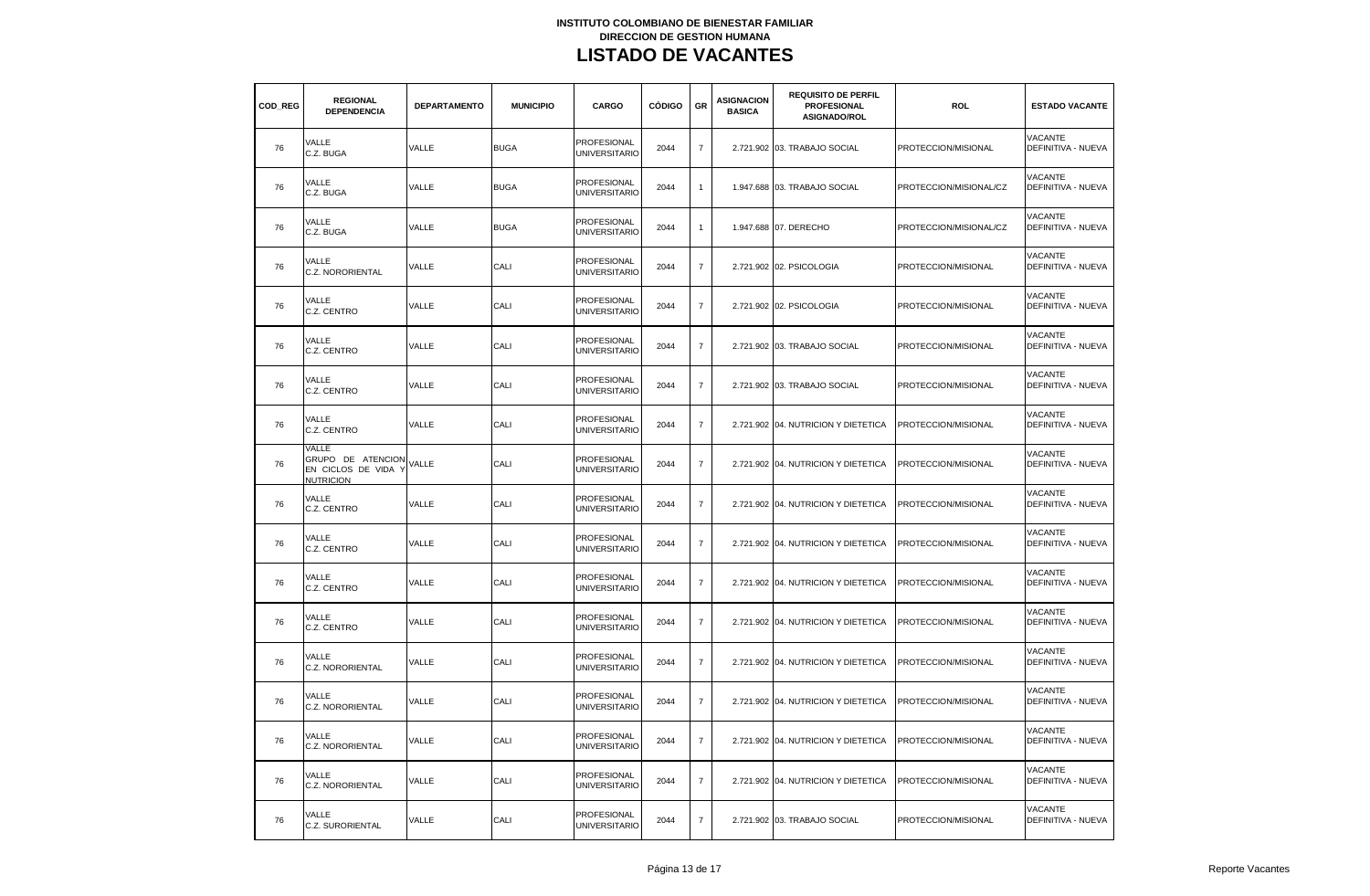| COD REG | <b>REGIONAL</b><br><b>DEPENDENCIA</b>                               | <b>DEPARTAMENTO</b> | <b>MUNICIPIO</b> | CARGO                                      | <b>CÓDIGO</b> | <b>GR</b>      | <b>ASIGNACION</b><br><b>BASICA</b> | <b>REQUISITO DE PERFIL</b><br><b>PROFESIONAL</b><br>ASIGNADO/ROL | <b>ROL</b>                              | <b>ESTADO VACANTE</b>                       |
|---------|---------------------------------------------------------------------|---------------------|------------------|--------------------------------------------|---------------|----------------|------------------------------------|------------------------------------------------------------------|-----------------------------------------|---------------------------------------------|
| 76      | VALLE<br>GRUPO DE ATENCION<br>EN CICLOS DE VIDA<br><b>NUTRICION</b> | VALLE               | CALI             | <b>PROFESIONAL</b><br><b>UNIVERSITARIO</b> | 2044          | $\overline{7}$ |                                    | 2.721.902 03. TRABAJO SOCIAL                                     |                                         | VACANTE<br><b>TEMPORAL</b>                  |
| 76      | VALLE<br>C.Z. SURORIENTAL                                           | VALLE               | CALI             | PROFESIONAL<br><b>UNIVERSITARIO</b>        | 2044          | $\overline{7}$ |                                    | 2.721.902 02. PSICOLOGIA                                         |                                         | <b>VACANTE</b><br><b>TEMPORAL</b>           |
| 76      | VALLE<br>C.Z. CENTRO                                                | VALLE               | CALI             | PROFESIONAL<br><b>UNIVERSITARIO</b>        | 2044          | $\mathbf{1}$   |                                    | 1.947.688 02. PSICOLOGIA                                         | PROTECCION/MISIONAL/CZ                  | VACANTE<br><b>DEFINITIVA - NUEVA</b>        |
| 76      | VALLE<br>C.Z. CENTRO                                                | VALLE               | CALI             | PROFESIONAL<br><b>UNIVERSITARIO</b>        | 2044          | $\mathbf{1}$   |                                    | 1.947.688 02. PSICOLOGIA                                         | PROTECCION/MISIONAL/CD                  | <b>VACANTE</b><br><b>DEFINITIVA - NUEVA</b> |
| 76      | VALLE<br><b>C.Z. NORORIENTAL</b>                                    | VALLE               | CALI             | PROFESIONAL<br>UNIVERSITARIO               | 2044          | -1             |                                    | 1.947.688 02. PSICOLOGIA                                         | PROTECCION/MISIONAL/CZ                  | VACANTE<br>DEFINITIVA - NUEVA               |
| 76      | VALLE<br>DIRECCION REGIONAL                                         | VALLE               | CALI             | PROFESIONAL<br><b>UNIVERSITARIO</b>        | 2044          | $\mathbf{1}$   | 1.947.688                          | DERECHO / TRABAJO SOCIAL<br>PSICOLOGIA / SOCIOLOGIA              | PROTECCION/MISIONAL/REGIO<br><b>NAL</b> | VACANTE<br>DEFINITIVA - NUEVA               |
| 76      | VALLE<br>C.Z. SUR                                                   | <b>VALLE</b>        | CALI             | PROFESIONAL<br><b>UNIVERSITARIO</b>        | 2044          | $\mathbf{1}$   |                                    | 1.947.688 02. PSICOLOGIA                                         | PROTECCION/MISIONAL/CZ                  | <b>VACANTE</b><br>DEFINITIVA - NUEVA        |
| 76      | VALLE<br>C.Z. SURORIENTAL                                           | VALLE               | CALI             | PROFESIONAL<br><b>UNIVERSITARIO</b>        | 2044          | $\mathbf{1}$   |                                    | 1.947.688 02. PSICOLOGIA                                         | PROTECCION/MISIONAL/CZ                  | VACANTE<br><b>DEFINITIVA - NUEVA</b>        |
| 76      | VALLE<br>C.Z. LADERA                                                | VALLE               | CALI             | PROFESIONAL<br><b>UNIVERSITARIO</b>        | 2044          | $\mathbf{1}$   | 1.947.688                          | DERECHO / TRABAJO SOCIAL<br>PSICOLOGIA / SOCIOLOGIA              | PROTECCION/MISIONAL/CZ                  | VACANTE<br>DEFINITIVA - NUEVA               |
| 76      | VALLE<br>C.Z. CARTAGO                                               | VALLE               | CARTAGO          | PROFESIONAL<br><b>UNIVERSITARIO</b>        | 2044          | $\overline{7}$ |                                    | 2.721.902 02. PSICOLOGIA                                         | PROTECCION/MISIONAL                     | <b>VACANTE</b><br>DEFINITIVA - NUEVA        |
| 76      | VALLE<br>C.Z. CARTAGO                                               | VALLE               | CARTAGO          | PROFESIONAL<br><b>UNIVERSITARIO</b>        | 2044          | $\overline{7}$ |                                    | 2.721.902 04. NUTRICION Y DIETETICA                              | PROTECCION/MISIONAL                     | VACANTE<br><b>DEFINITIVA - NUEVA</b>        |
| 76      | VALLE<br>C.Z. JAMUNDI                                               | VALLE               | <b>JAMUNDI</b>   | PROFESIONAL<br><b>UNIVERSITARIO</b>        | 2044          | $\mathbf{1}$   |                                    | 1.947.688 03. TRABAJO SOCIAL                                     | PROTECCION/MISIONAL/CZ                  | VACANTE<br>DEFINITIVA - NUEVA               |
| 76      | VALLE<br>C.Z. PALMIRA                                               | VALLE               | <b>PALMIRA</b>   | PROFESIONAL<br><b>UNIVERSITARIO</b>        | 2044          | $\overline{7}$ |                                    | 2.721.902 04. NUTRICION Y DIETETICA                              | PROTECCION/MISIONAL                     | <b>VACANTE</b><br>DEFINITIVA - NUEVA        |
| 76      | VALLE<br>C.Z. PALMIRA                                               | VALLE               | <b>PALMIRA</b>   | PROFESIONAL<br><b>UNIVERSITARIO</b>        | 2044          | $\mathbf{1}$   |                                    | 1.947.688 03. TRABAJO SOCIAL                                     | PROTECCION/MISIONAL/CZ                  | VACANTE<br><b>DEFINITIVA - NUEVA</b>        |
| 76      | VALLE<br>C.Z. ROLDANILLO                                            | VALLE               | ROLDANILLO       | <b>PROFESIONAL</b><br><b>UNIVERSITARIO</b> | 2044          | $\overline{7}$ |                                    | 2.721.902 04. NUTRICION Y DIETETICA                              |                                         | VACANTE<br><b>TEMPORAL</b>                  |
| 76      | VALLE<br>C.Z. SEVILLA                                               | VALLE               | <b>SEVILLA</b>   | PROFESIONAL<br><b>UNIVERSITARIO</b>        | 2044          | $\overline{7}$ |                                    | 2.721.902 02. PSICOLOGIA                                         | PROTECCION/MISIONAL                     | VACANTE<br>DEFINITIVA - NUEVA               |
| 76      | VALLE<br>C.Z. TULUA                                                 | VALLE               | <b>TULUA</b>     | PROFESIONAL<br><b>UNIVERSITARIO</b>        | 2044          | $\overline{7}$ |                                    | 2.721.902 04. NUTRICION Y DIETETICA                              | PROTECCION/MISIONAL                     | VACANTE<br>DEFINITIVA - NUEVA               |
| 76      | VALLE<br>C.Z. TULUA                                                 | VALLE               | <b>TULUA</b>     | PROFESIONAL<br><b>UNIVERSITARIO</b>        | 2044          | $\overline{7}$ |                                    | 2.721.902 02. PSICOLOGIA                                         | PROTECCION/MISIONAL                     | VACANTE<br>DEFINITIVA - NUEVA               |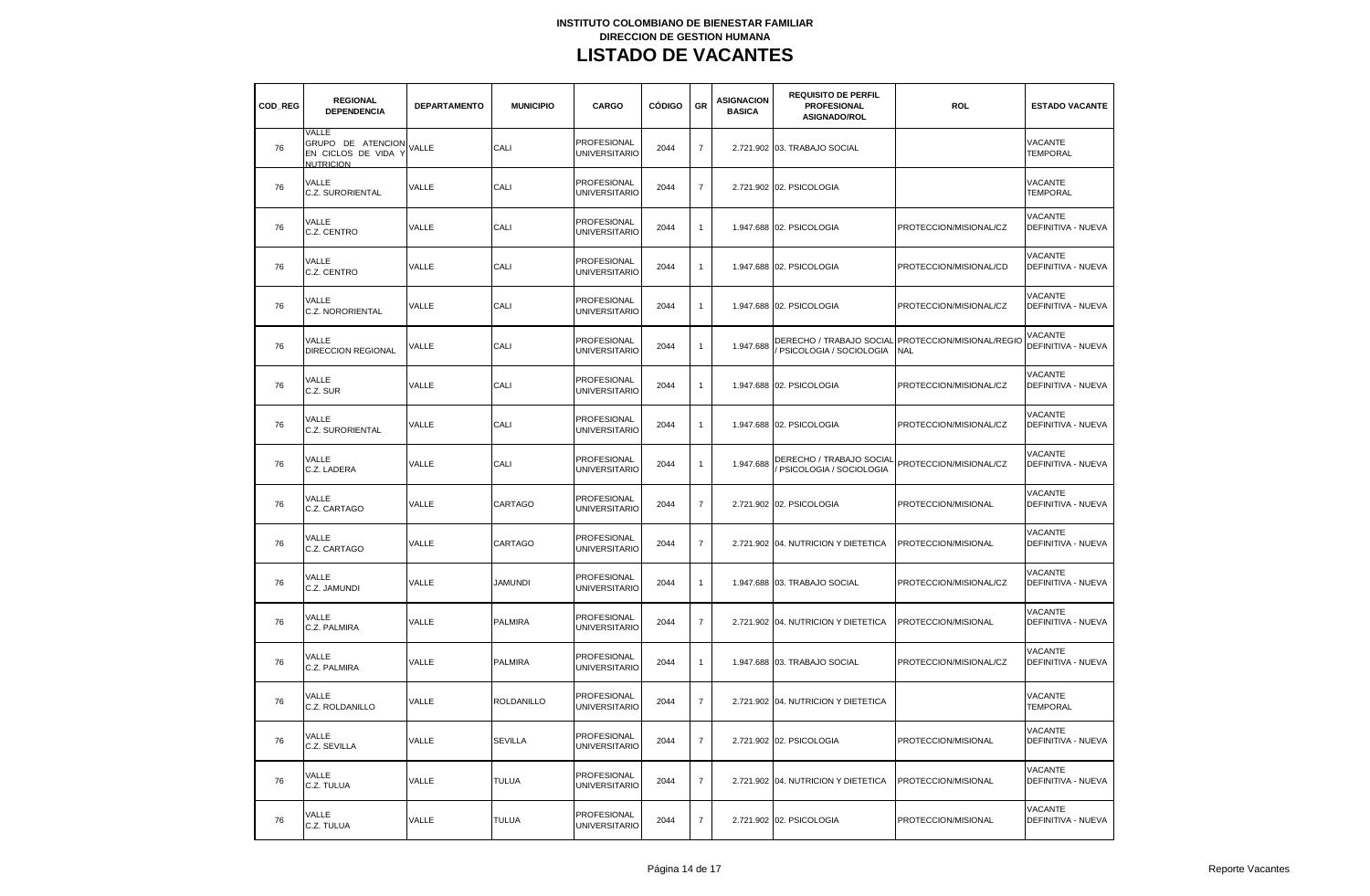| COD REG | <b>REGIONAL</b><br><b>DEPENDENCIA</b>          | <b>DEPARTAMENTO</b> | <b>MUNICIPIO</b>   | CARGO                                      | CÓDIGO | GR             | ASIGNACION<br><b>BASICA</b> | <b>REQUISITO DE PERFIL</b><br><b>PROFESIONAL</b><br><b>ASIGNADO/ROL</b> | <b>ROL</b>                              | <b>ESTADO VACANTE</b>                       |
|---------|------------------------------------------------|---------------------|--------------------|--------------------------------------------|--------|----------------|-----------------------------|-------------------------------------------------------------------------|-----------------------------------------|---------------------------------------------|
| 76      | VALLE<br>C.Z. TULUA                            | VALLE               | <b>TULUA</b>       | PROFESIONAL<br><b>UNIVERSITARIO</b>        | 2044   | $\mathbf{1}$   |                             | 1.947.688 03. TRABAJO SOCIAL                                            | PROTECCION/MISIONAL/CZ                  | VACANTE<br>DEFINITIVA - NUEVA               |
| 76      | VALLE<br>C.Z. TULUA                            | VALLE               | <b>TULUA</b>       | PROFESIONAL<br><b>UNIVERSITARIO</b>        | 2044   | $\mathbf{1}$   |                             | 1.947.688 03. TRABAJO SOCIAL                                            | PROTECCION/MISIONAL/CZ                  | VACANTE<br><b>DEFINITIVA - NUEVA</b>        |
| 76      | VALLE<br>C.Z. YUMBO                            | VALLE               | YUMBO              | PROFESIONAL<br><b>UNIVERSITARIO</b>        | 2044   | $\overline{7}$ |                             | 2.721.902 04. NUTRICION Y DIETETICA                                     | PROTECCION/MISIONAL                     | VACANTE<br>DEFINITIVA - NUEVA               |
| 76      | VALLE<br>C.Z. YUMBO                            | VALLE               | YUMBO              | PROFESIONAL<br><b>UNIVERSITARIO</b>        | 2044   | $\mathbf{1}$   | 1.947.688                   | DERECHO / TRABAJO SOCIAL<br>PSICOLOGIA / SOCIOLOGIA                     | PROTECCION/MISIONAL/CZ                  | <b>VACANTE</b><br>DEFINITIVA - NUEVA        |
| 81      | ARAUCA<br>C.Z. TAME                            | <b>ARAUCA</b>       | <b>TAME</b>        | PROFESIONAL<br><b>UNIVERSITARIO</b>        | 2044   | $\overline{7}$ |                             | 2.721.902 02. PSICOLOGIA                                                | PROTECCION/MISIONAL                     | VACANTE<br><b>DEFINITIVA - NUEVA</b>        |
| 81      | ARAUCA<br>C.Z. TAME                            | <b>ARAUCA</b>       | <b>TAME</b>        | PROFESIONAL<br><b>UNIVERSITARIO</b>        | 2044   | $\mathbf{1}$   | 1.947.688                   | DERECHO / TRABAJO SOCIAL<br>PSICOLOGIA / SOCIOLOGIA                     | PROTECCION/MISIONAL/CZ                  | VACANTE<br>DEFINITIVA - NUEVA               |
| 85      | CASANARE<br>C.Z. VILLANUEVA                    | CASANARE            | VILLANUEVA         | PROFESIONAL<br><b>UNIVERSITARIO</b>        | 2044   | $\overline{7}$ |                             | 2.721.902 04. NUTRICION Y DIETETICA                                     | PROTECCION/MISIONAL                     | VACANTE<br>DEFINITIVA - NUEVA               |
| 85      | CASANARE<br>C.Z. VILLANUEVA                    | CASANARE            | VILLANUEVA         | PROFESIONAL<br><b>UNIVERSITARIO</b>        | 2044   | $\overline{7}$ |                             | 2.721.902 03. TRABAJO SOCIAL                                            | PROTECCION/MISIONAL                     | VACANTE<br><b>DEFINITIVA - NUEVA</b>        |
| 85      | CASANARE<br>C.Z. YOPAL                         | CASANARE            | YOPAL              | PROFESIONAL<br><b>UNIVERSITARIO</b>        | 2044   | 1              |                             | 1.947.688 02. PSICOLOGIA                                                | PROTECCION/MISIONAL/CZ                  | VACANTE<br><b>DEFINITIVA - NUEVA</b>        |
| 85      | CASANARE<br><b>DIRECCION REGIONAL</b>          | CASANARE            | YOPAL              | PROFESIONAL<br><b>UNIVERSITARIO</b>        | 2044   | $\mathbf{1}$   |                             | 1.947.688 02. PSICOLOGIA                                                | PROTECCION/MISIONAL/REGIO<br><b>NAL</b> | VACANTE<br>DEFINITIVA - NUEVA               |
| 86      | <b>PUTUMAYO</b><br>C.Z. LA HORMIGA             | <b>PUTUMAYO</b>     | LA HORMIGA         | PROFESIONAL<br><b>UNIVERSITARIO</b>        | 2044   | $\overline{7}$ |                             | 2.721.902 02. PSICOLOGIA                                                | PROTECCION/MISIONAL                     | VACANTE<br>DEFINITIVA - NUEVA               |
| 86      | <b>PUTUMAYO</b><br>C.Z. LA HORMIGA             | <b>PUTUMAYO</b>     | LA HORMIGA         | PROFESIONAL<br><b>UNIVERSITARIO</b>        | 2044   | $\overline{7}$ |                             | 2.721.902 03. TRABAJO SOCIAL                                            | PROTECCION/MISIONAL                     | VACANTE<br>DEFINITIVA - NUEVA               |
| 86      | <b>PUTUMAYO</b><br>DIRECCION REGIONAL          | <b>PUTUMAYO</b>     | <b>MOCOA</b>       | PROFESIONAL<br><b>UNIVERSITARIO</b>        | 2044   | $\mathbf{1}$   |                             | 1.947.688 07. DERECHO                                                   | PROTECCION/MISIONAL/REGIO<br><b>NAL</b> | VACANTE<br><b>DEFINITIVA - NUEVA</b>        |
| 86      | PUTUMAYO<br>C.Z. PUERTO ASIS                   | <b>PUTUMAYO</b>     | PUERTO ASIS        | <b>PROFESIONAL</b><br><b>UNIVERSITARIO</b> | 2044   | $\overline{7}$ |                             | 2.721.902 04. NUTRICION Y DIETETICA                                     | PROTECCION/MISIONAL                     | <b>VACANTE</b><br>DEFINITIVA - NUEVA        |
| 86      | <b>PUTUMAYO</b><br>C.Z. PUERTO ASIS            | <b>PUTUMAYO</b>     | <b>PUERTO ASIS</b> | PROFESIONAL<br><b>UNIVERSITARIO</b>        | 2044   | $\overline{7}$ |                             | 2.721.902 04. NUTRICION Y DIETETICA                                     | PROTECCION/MISIONAL                     | <b>VACANTE</b><br>DEFINITIVA - NUEVA        |
| 86      | PUTUMAYO<br>C.Z. SIBUNDOY                      | <b>PUTUMAYO</b>     | <b>SIBUNDOY</b>    | PROFESIONAL<br><b>UNIVERSITARIO</b>        | 2044   | $\mathbf{1}$   | 1.947.688                   | DERECHO / TRABAJO SOCIAL<br>PSICOLOGIA / SOCIOLOGIA                     | PROTECCION/MISIONAL/CZ                  | VACANTE<br>DEFINITIVA - NUEVA               |
| 88      | <b>SAN ANDRES</b><br>C.Z. LOS ALMENDROS        | <b>SAN ANDRÉS</b>   | <b>SAN ANDRES</b>  | <b>PROFESIONAL</b><br><b>UNIVERSITARIO</b> | 2044   | $\overline{7}$ |                             | 2.721.902 02. PSICOLOGIA                                                | PROTECCION/MISIONAL                     | <b>VACANTE</b><br>DEFINITIVA - NUEVA        |
| 88      | <b>SAN ANDRES</b><br><b>C.Z. LOS ALMENDROS</b> | <b>SAN ANDRÉS</b>   | <b>SAN ANDRES</b>  | PROFESIONAL<br><b>UNIVERSITARIO</b>        | 2044   | $\overline{7}$ |                             | 2.721.902 03. TRABAJO SOCIAL                                            | PROTECCION/MISIONAL                     | <b>VACANTE</b><br><b>DEFINITIVA - NUEVA</b> |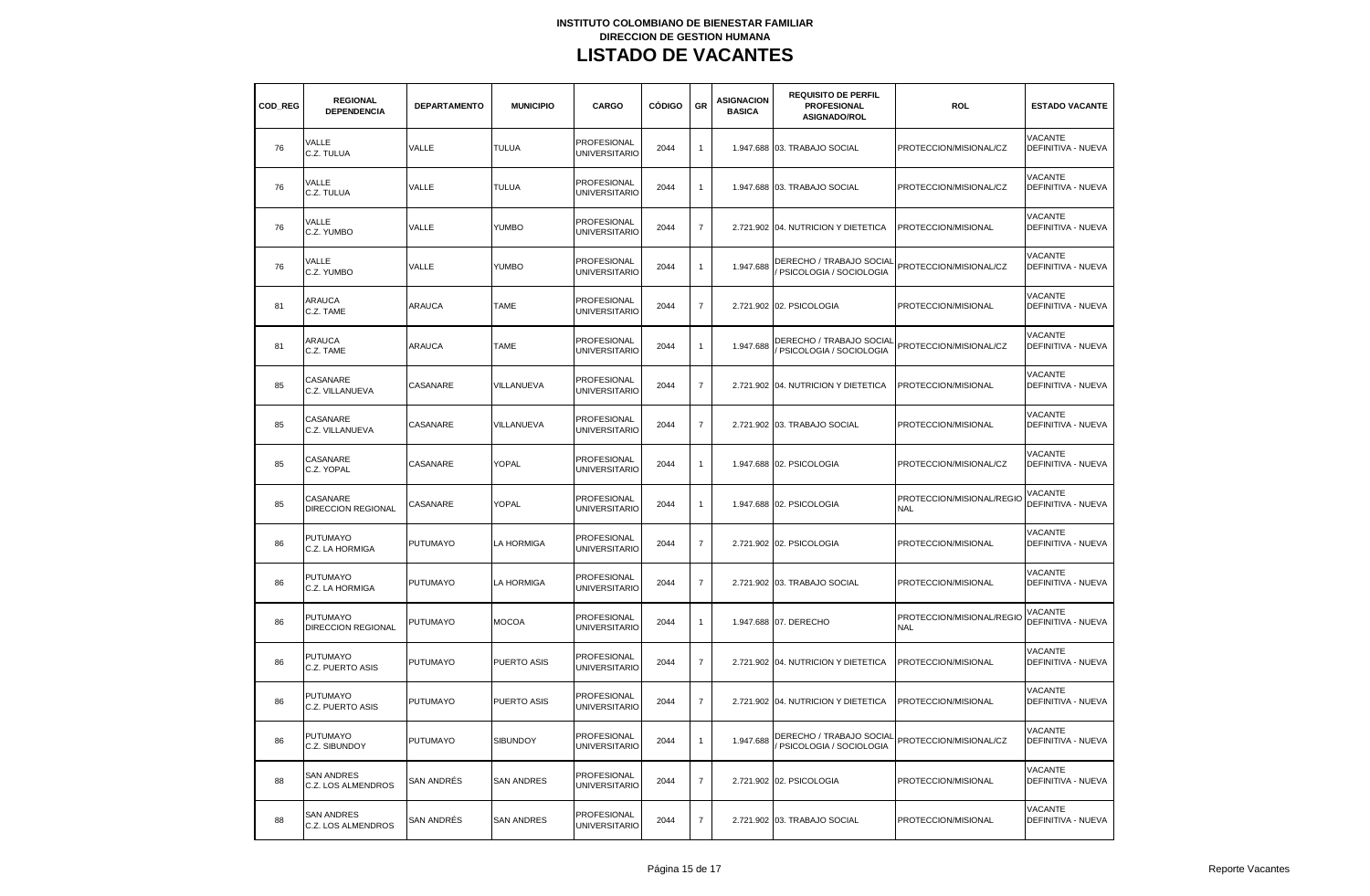| COD REG | <b>REGIONAL</b><br><b>DEPENDENCIA</b>                               | <b>DEPARTAMENTO</b> | <b>MUNICIPIO</b>                      | CARGO                                      | <b>CÓDIGO</b> | <b>GR</b>      | <b>ASIGNACION</b><br><b>BASICA</b> | <b>REQUISITO DE PERFIL</b><br><b>PROFESIONAL</b><br>ASIGNADO/ROL | <b>ROL</b>                              | <b>ESTADO VACANTE</b>                       |
|---------|---------------------------------------------------------------------|---------------------|---------------------------------------|--------------------------------------------|---------------|----------------|------------------------------------|------------------------------------------------------------------|-----------------------------------------|---------------------------------------------|
| 88      | <b>SAN ANDRES</b><br>C.Z. LOS ALMENDROS                             | SAN ANDRÉS          | <b>SAN ANDRES</b>                     | <b>PROFESIONAL</b><br><b>UNIVERSITARIO</b> | 2044          | $\overline{7}$ |                                    | 2.721.902 02. PSICOLOGIA                                         | PROTECCION/MISIONAL                     | <b>VACANTE</b><br>DEFINITIVA - NUEVA        |
| 88      | <b>SAN ANDRES</b><br>C.Z. LOS ALMENDROS                             | SAN ANDRÉS          | <b>SAN ANDRES</b>                     | PROFESIONAL<br><b>UNIVERSITARIO</b>        | 2044          | $\mathbf{1}$   | 1.947.688                          | DERECHO / TRABAJO SOCIAL<br>PSICOLOGIA / SOCIOLOGIA              | PROTECCION/MISIONAL/CZ                  | VACANTE<br>DEFINITIVA - NUEVA               |
| 91      | AMAZONAS<br>C.Z. LETICIA                                            | <b>AMAZONAS</b>     | LETICIA                               | <b>PROFESIONAL</b><br><b>UNIVERSITARIO</b> | 2044          | $\overline{7}$ |                                    | 2.721.902 03. TRABAJO SOCIAL                                     | PROTECCION/MISIONAL                     | <b>VACANTE</b><br><b>DEFINITIVA - NUEVA</b> |
| 91      | AMAZONAS<br>C.Z. LETICIA                                            | AMAZONAS            | LETICIA                               | <b>PROFESIONAL</b><br><b>UNIVERSITARIO</b> | 2044          | $\overline{7}$ |                                    | 2.721.902 04. NUTRICION Y DIETETICA                              | PROTECCION/MISIONAL                     | <b>VACANTE</b><br><b>DEFINITIVA - NUEVA</b> |
| 91      | AMAZONAS<br>C.Z. LETICIA                                            | AMAZONAS            | LETICIA                               | <b>PROFESIONAL</b><br><b>UNIVERSITARIO</b> | 2044          | $\overline{7}$ |                                    | 2.721.902 04. NUTRICION Y DIETETICA                              | PROTECCION/MISIONAL                     | <b>VACANTE</b><br><b>DEFINITIVA - NUEVA</b> |
| 91      | AMAZONAS<br>C.Z. LETICIA                                            | AMAZONAS            | <b>ETICIA</b>                         | <b>PROFESIONAL</b><br><b>UNIVERSITARIO</b> | 2044          | $\overline{7}$ |                                    | 2.721.902 04. NUTRICION Y DIETETICA                              | PROTECCION/MISIONAL                     | <b>VACANTE</b><br>DEFINITIVA - NUEVA        |
| 94      | <b>GUAINIA</b><br>C.Z. INIRIDA                                      | GUAINÍA             | <b>INIRIDA</b>                        | PROFESIONAL<br><b>UNIVERSITARIO</b>        | 2044          | $\overline{7}$ |                                    | 2.721.902 03. TRABAJO SOCIAL                                     | PROTECCION/MISIONAL                     | <b>VACANTE</b><br>DEFINITIVA - NUEVA        |
| 94      | <b>GUAINIA</b><br>C.Z. INIRIDA                                      | GUAINÍA             | <b>INIRIDA</b>                        | PROFESIONAL<br><b>UNIVERSITARIO</b>        | 2044          | $\overline{7}$ |                                    | 2.721.902 02. PSICOLOGIA                                         | PROTECCION/MISIONAL                     | VACANTE<br><b>DEFINITIVA - NUEVA</b>        |
| 94      | <b>GUAINIA</b><br>C.Z. INIRIDA                                      | GUAINÍA             | <b>INIRIDA</b>                        | PROFESIONAL<br><b>UNIVERSITARIO</b>        | 2044          | $\overline{7}$ |                                    | 2.721.902 04. NUTRICION Y DIETETICA                              | PROTECCION/MISIONAL                     | <b>VACANTE</b><br><b>DEFINITIVA - NUEVA</b> |
| 94      | <b>GUAINIA</b><br>C.Z. INIRIDA                                      | GUAINÍA             | <b>INIRIDA</b>                        | <b>PROFESIONAL</b><br><b>UNIVERSITARIO</b> | 2044          | $\overline{7}$ |                                    | 2.721.902 03. TRABAJO SOCIAL                                     | PROTECCION/MISIONAL                     | VACANTE<br>DEFINITIVA - NUEVA               |
| 94      | <b>GUAINIA</b><br>C.Z. INIRIDA                                      | GUAINÍA             | <b>INIRIDA</b>                        | <b>PROFESIONAL</b><br><b>UNIVERSITARIO</b> | 2044          | $\overline{7}$ |                                    | 2.721.902 04. NUTRICION Y DIETETICA                              | PROTECCION/MISIONAL                     | <b>VACANTE</b><br>DEFINITIVA - NUEVA        |
| 94      | GUAINIA<br>GRUPO DE ASISTENCIA GUAINÍA<br><b>TECNICA</b>            |                     | <b>INIRIDA</b>                        | PROFESIONAL<br><b>UNIVERSITARIO</b>        | 2044          | $\overline{7}$ |                                    | 2.721.902 02. PSICOLOGIA                                         | PROTECCION/MISIONAL                     | VACANTE<br>DEFINITIVA - NUEVA               |
| 94      | <b>GUAINIA</b><br>GRUPO DE ASISTENCIA GUAINÍA<br><b>TECNICA</b>     |                     | <b>INIRIDA</b>                        | PROFESIONAL<br><b>UNIVERSITARIO</b>        | 2044          | $\overline{7}$ |                                    | 2.721.902 03. TRABAJO SOCIAL                                     | PROTECCION/MISIONAL                     | <b>VACANTE</b><br>DEFINITIVA - NUEVA        |
| 94      | <b>GUAINIA</b><br>C.Z. INIRIDA                                      | GUAINÍA             | <b>INIRIDA</b>                        | PROFESIONAL<br><b>UNIVERSITARIO</b>        | 2044          | $\overline{1}$ | 1.947.688                          | DERECHO / TRABAJO SOCIAL<br>PSICOLOGIA / SOCIOLOGIA              | PROTECCION/MISIONAL/CZ                  | VACANTE<br><b>DEFINITIVA - NUEVA</b>        |
| 94      | <b>GUAINIA</b><br><b>DIRECCION REGIONAL</b>                         | GUAINÍA             | <b>INIRIDA</b>                        | PROFESIONAL<br><b>UNIVERSITARIO</b>        | 2044          | $\mathbf{1}$   | 1.947.688                          | DERECHO / TRABAJO SOCIAL<br>PSICOLOGIA / SOCIOLOGIA              | PROTECCION/MISIONAL/REGIO<br><b>NAL</b> | VACANTE<br>DEFINITIVA - NUEVA               |
| 95      | <b>GUAVIARE</b><br>C.Z. SAN<br>JOSE DEL GUAVIARE<br><b>GUAVIARE</b> |                     | SAN JOSE<br><b>GUAVIARE</b>           | DEL PROFESIONAL<br><b>UNIVERSITARIO</b>    | 2044          | $\overline{1}$ |                                    | 1.947.688 02. PSICOLOGIA                                         | PROTECCION/MISIONAL/CZ                  | VACANTE<br><b>DEFINITIVA - NUEVA</b>        |
| 95      | <b>GUAVIARE</b><br>DIRECCION REGIONAL                               | <b>GUAVIARE</b>     | <b>JOSE</b><br>SAN<br><b>GUAVIARE</b> | DEL PROFESIONAL<br><b>UNIVERSITARIO</b>    | 2044          | $\mathbf{1}$   |                                    | 1.947.688 02. PSICOLOGIA                                         | PROTECCION/MISIONAL/REGIO<br><b>NAL</b> | VACANTE<br>DEFINITIVA - NUEVA               |
| 97      | <b>VAUPES</b><br>GRUPO DE ASISTENCIA VAUPÉS<br><b>TECNICA</b>       |                     | <b>MITU</b>                           | <b>PROFESIONAL</b><br><b>UNIVERSITARIO</b> | 2044          | $\overline{7}$ | 2.721.902                          | ANTROPOLOGIA/<br>06.<br>SOCIOLOGIA                               |                                         | VACANTE<br><b>DEFINITIVA</b>                |